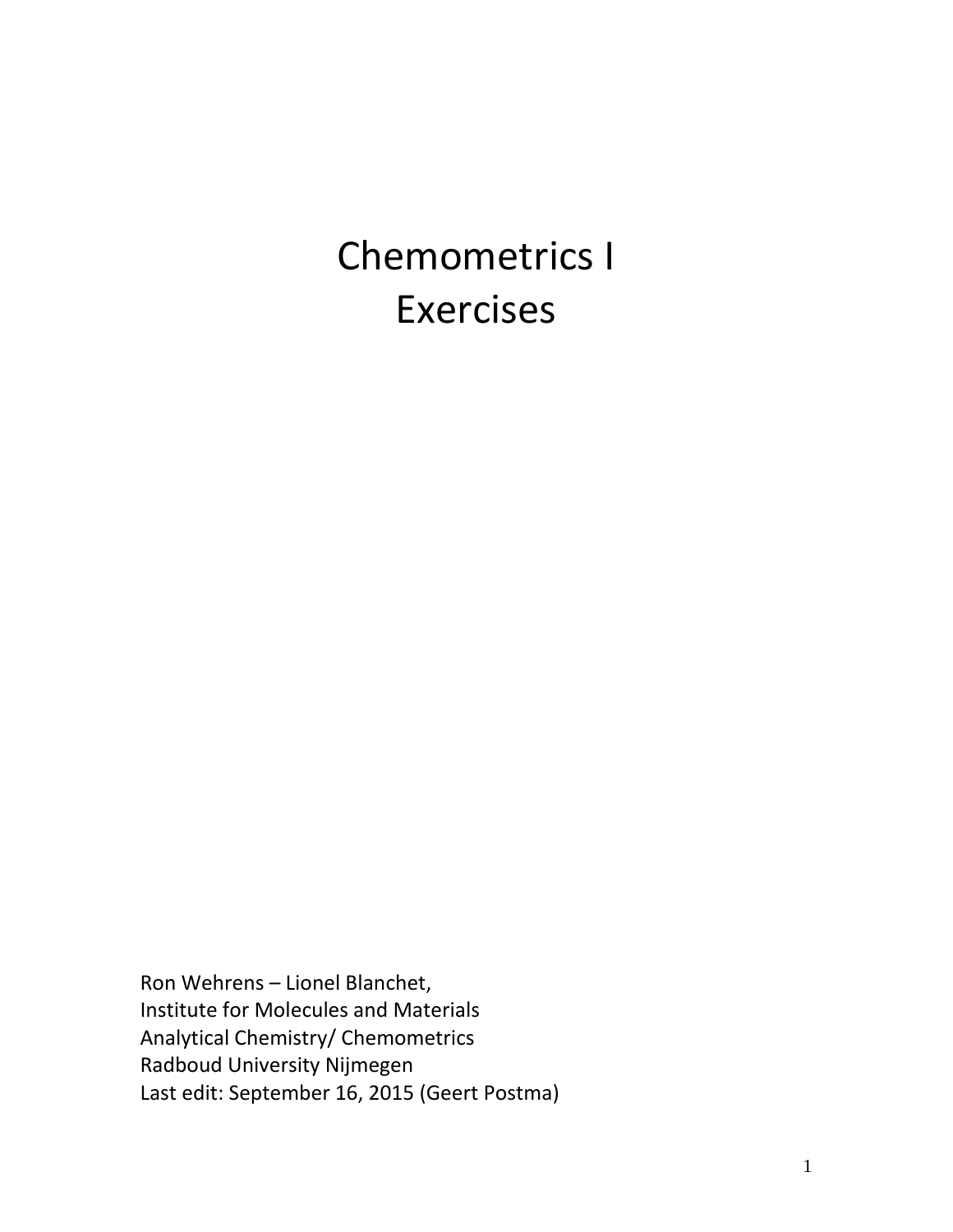## **1 Introduction to the Chemometrics I course exercises**

The following hands-on exercises teach you step by step how to perform and understand various chemometrical analysis techniques. These exercises go hand in hand with studying the theory using the Study Guide, the lectures / lecture sheets and the background material. Each exercise contains a number of questions which address a specific issue of the data analysis. In many of the exercises, you will write functions that eventually will form your own data analysis toolbox. Store the functions in your local directory so you can apply them in the remainder of the exercises.

You are requested to write your functions and scripts **before** the first seminar / problem session following each lecture.

**During** this problem session you will have the opportunity to check your functions and scripts, discuss the results of the exercises with the teaching assistants and repair if necessary possible errors observed. The functions and scripts are then used for the assignments that will be provided next.

Matlab should be used. Although programming is not the goal of the Chemometrics I course, still for properly and efficiently doing the exercises, you should have some knowledge of and experience with Matlab. You should know how to write a function with if-then statements and for-loops and you should be able to plot data with the plot command.

Some helpful commands and functions are provided in the header of each exercise, but this is only for reference (also R commands are listed there: you can skip that information). Once a command or function has been introduced, it is assumed that you are able to use it in the other exercises too.

The data for the exercises are available at the course website:

#### <http://webchem2.science.ru.nl/chemometrics-i/>

The data are in dat-format which can be read by Matlab.

Appendix A contains some typical examples of (sequences of) Matlab commands and functions.

#### **The exercises**

During the first problem session following each lecture (about one week after the lecture) a quick check of the functions and scripts will take place by one of the teaching assistants and a test data set with expected outcome will be provided. Using this test data set and the expected outcome you can check the proper functioning of your functions and scripts. The teaching assistants are available during this problem session to assist you in case of problems and errors in the functions and scripts that you cannot solve yourself.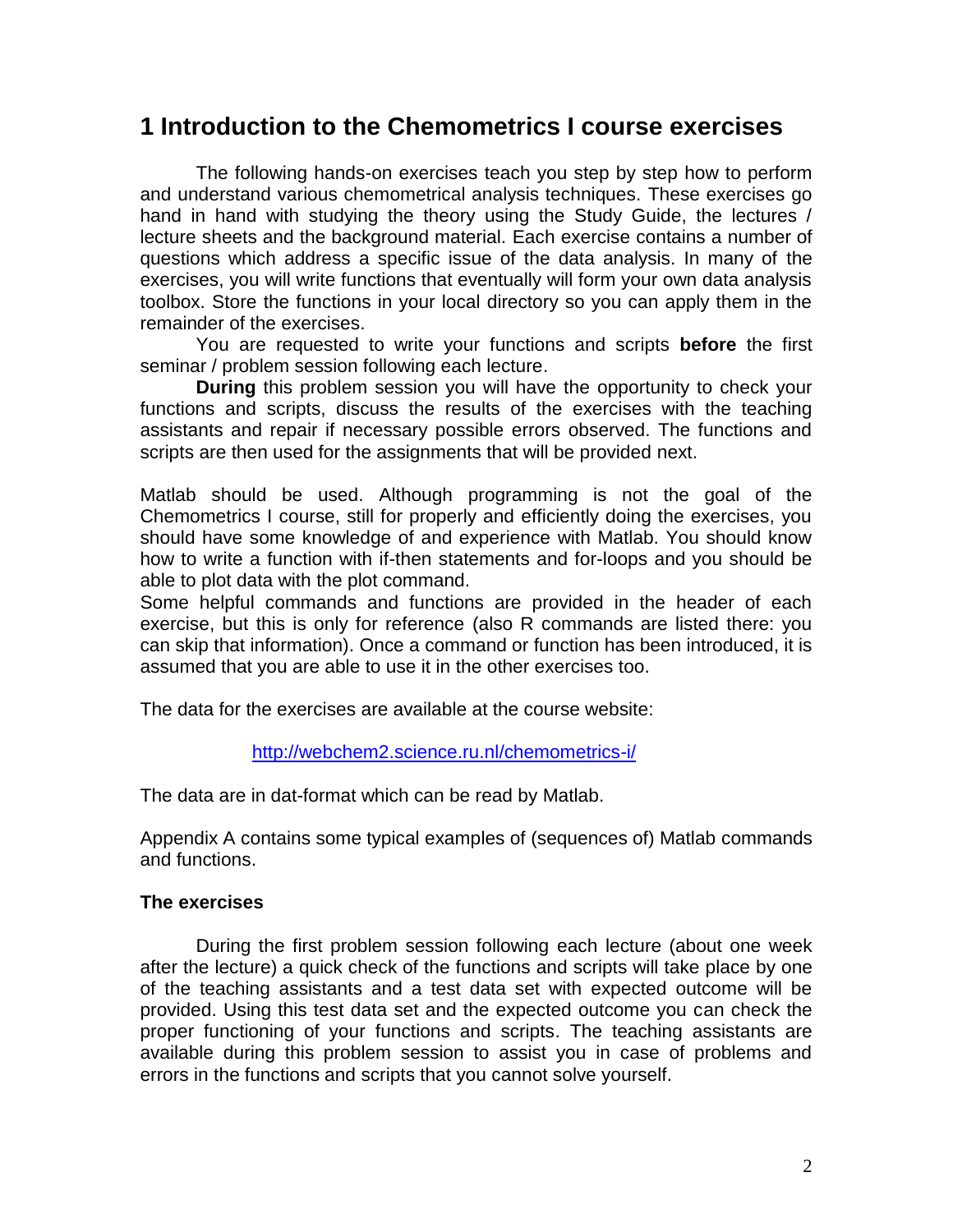The Matlab code of your functions and scripts should be saved in .m files. Make sure your code complies to the following rules:

- the header of every function includes a description, including input/output variables, goal of the function and name of the author(s);
- the actual code is sufficiently explained by making use of comments  $$ have a look Appendix A for some examples;
- variables and functions use logical names (e.g. don't hand in functions named sterretje3.m, but use PCA.m, QDA.m, etc.);
- variables and functions are named in a consistent manner throughout the course (e.g. use P in all functions to indicate a column mean);
- the code does not make use of built-in Matlab-functions. Of course you are allowed to use generic functions like mean, sd, size, etc.

As stated earlier: note that you will have to use the same functions in multiple chapters, so store them in separate .m files and make them generally applicable for different problems! (E.g. do not put the command 'load 'iris.dat' ' in every function in order to have access to your data: the data on which the function is to be applied should be addressed with (an) input argument(s).) Also note that you are responsible for the proper functioning of your functions and scripts. They are to be used for the assignments that follow.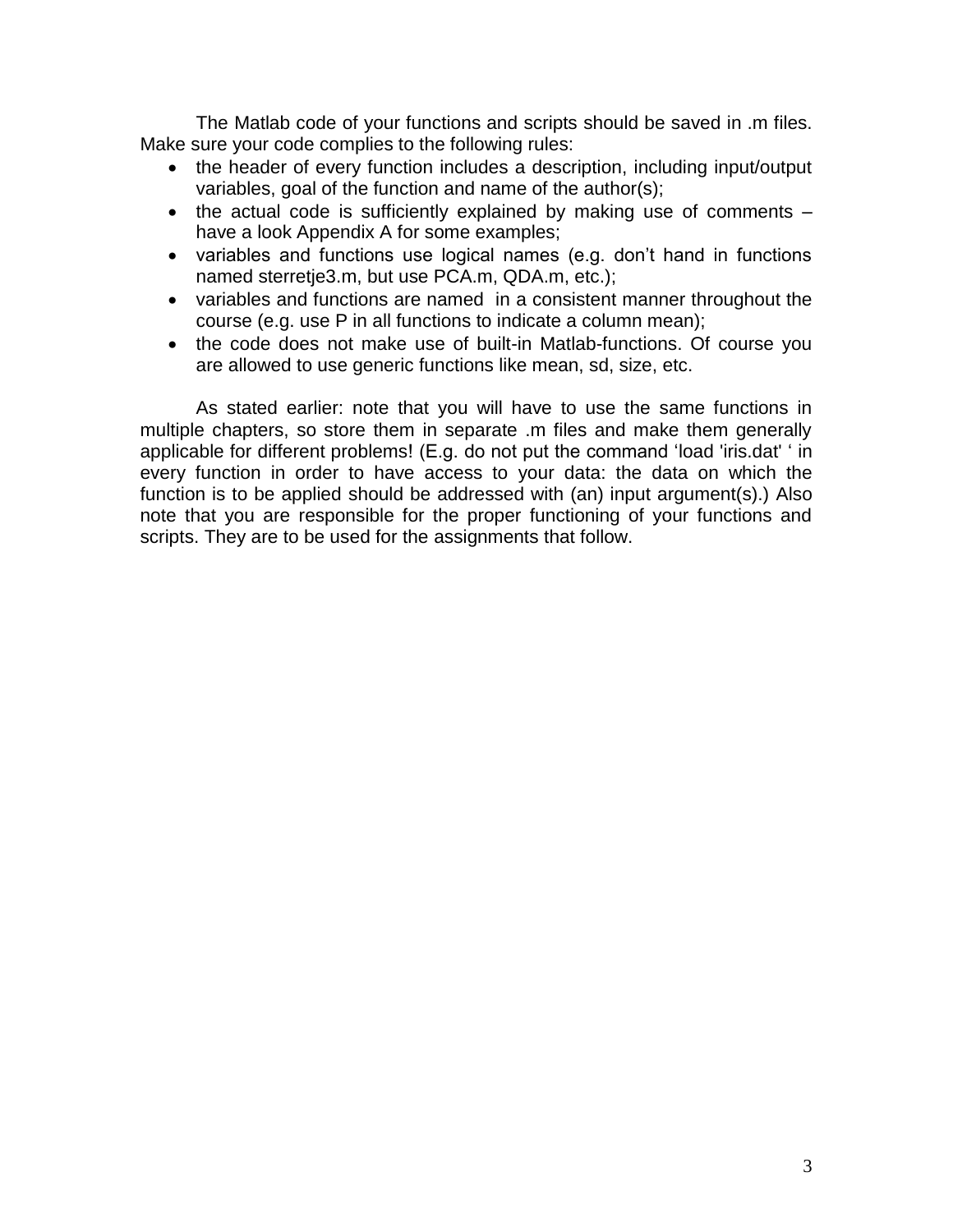# **2 Multivariate analysis: PCA**

## *Exercise 2.1 – Making a plot*

#### **Product:** the plot function

#### *Useful Matlab commands: help, function, load, size, plot Useful R commands: ?help, source, function, read.table, dim, plot*

As a start, load the *iris* data containing the input variables and species labels.

**Question 2.1.1:** Inspect the size of the loaded data: how many objects (samples) and variables does the iris data matrix contain?

Question 2.1.2: Plot the sepal length versus petal length (1<sup>st</sup> column versus 3<sup>rd</sup> column). In the appendices you will find examples of how to make informative plots.

Label the x-axis and y-axis and also give the plot a title. Note that labelling of plots is convenient for yourself and others.

*Write a plot function which makes a plot of two columns of a data matrix, with a title and axes labels.*

*Input: X (data matrix), C1 (column index 1), C2 (column index 2), Title, Xlabel, Ylabel.*

*Output: None. Note: this function is given in Appendix A.*

Is there any relation between sepal length and petal length? Do you observe a relation between sepal and petal width?

**Question 2.1.3:** To make the visualization easier, you can use different colours and plotting symbols to indicate the different species (see the appendices). Create such a plot. Which iris species has the largest sepal length, the smallest sepal length, and the largest and smallest petal length?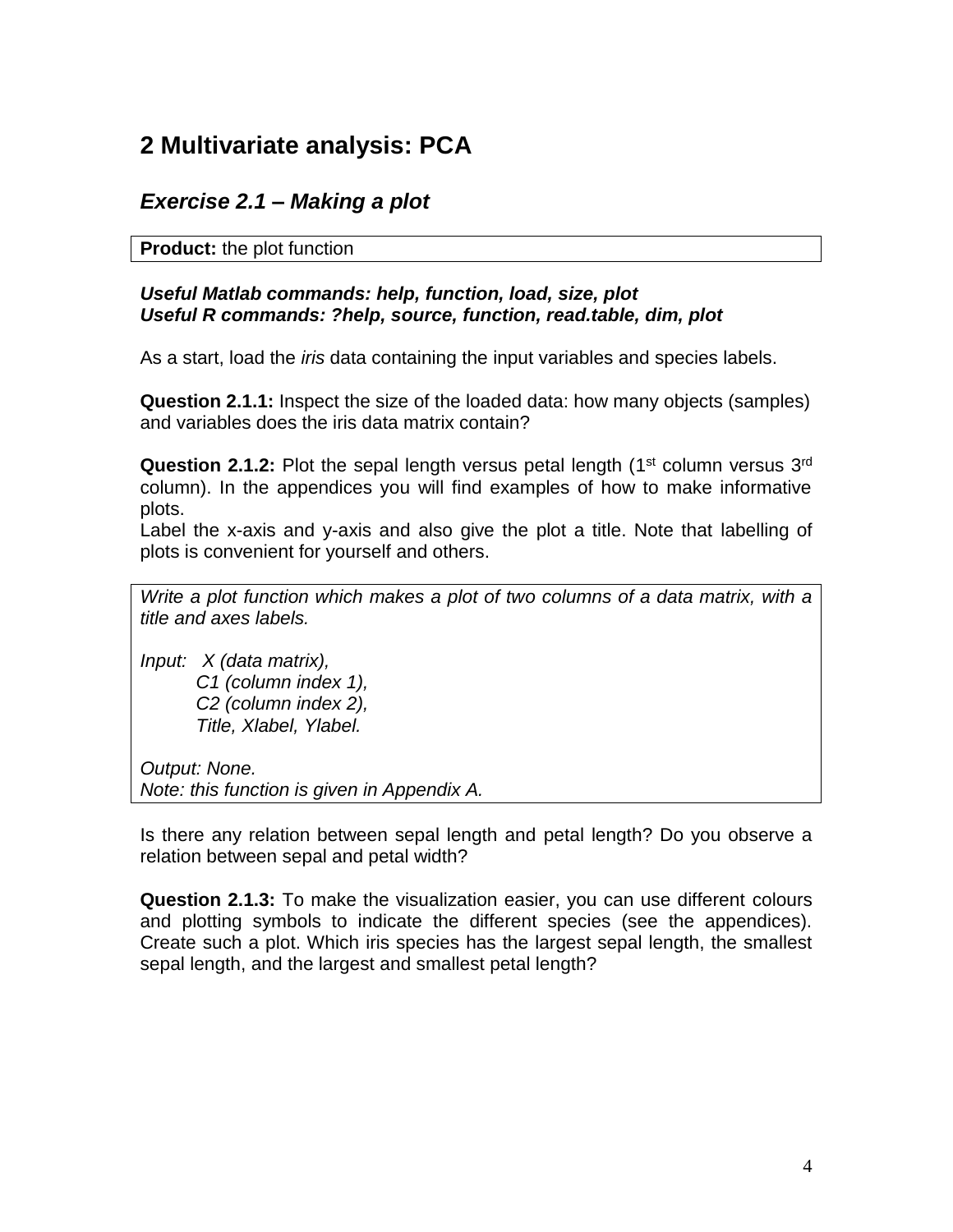#### *Exercise 2.2 – Summary statistics*

**Product:** the barplot function

#### *Useful Matlab commands: mean, std, bar, hold Useful R commands: colMeans, sd, barplot*

**Question 2.2.1:** Calculate the means of the columns (variables) of the iris data. How would you calculate the means of the rows (i.e., the mean value per object)? Which type of leaf is – on average – the biggest? Visualize this in a bar plot (do not forget title, labels, etcetera).

**Question 2.2.2:** Next, calculate the standard deviations of the columns. Which variable has the largest standard deviation? Visualize this by plotting the standard deviation as a bar plot.

*Write a barplot function which shows for each column of X the mean as well as the ±1 standard deviation limits.*

*Input: X (data matrix), Title, Xlabel, Ylabel.*

*Output: None. Note: this function is given in the Appendix A.*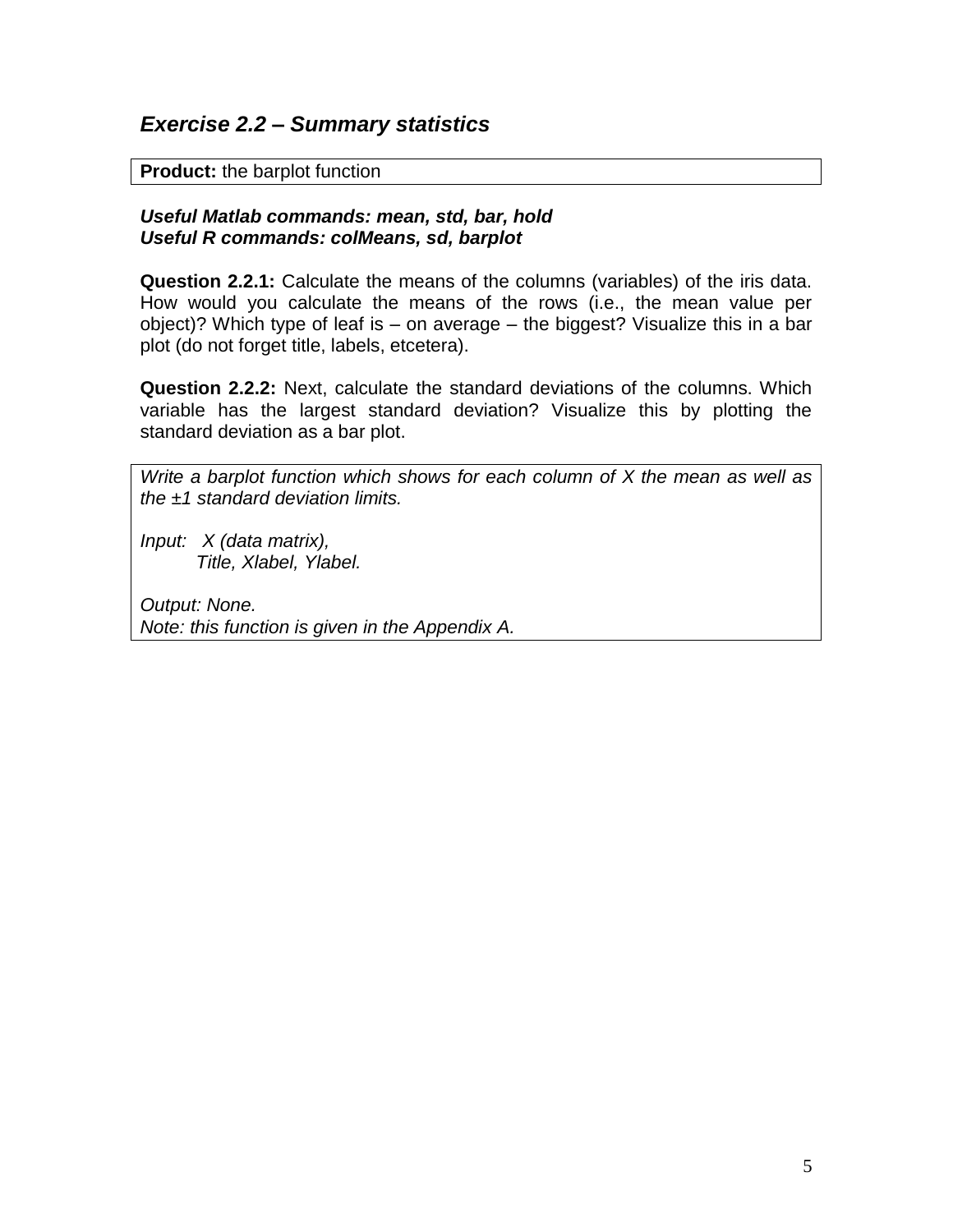## *Exercise 2.3 – Scaling*

#### **Products:**

- a function which performs mean-centering;
- a function for auto-scaling;
- a SNV scaling function;

- a function which performs mean-centering and auto-scaling based on the means and standard-deviations of another matrix.

**Question 2.3.1:** Calculate the mean-centered and auto-scaled versions of the iris data. Plot the first row of the original, unscaled data; use lines. Add the first rows of the mean-centered and auto-scaled matrices to the plot. Can you understand the differences?

*Write a function that returns the mean-centered data matrix and the mean values per column.*

*Input: X (the data matrix).*

*Output: MCX (the mean-centered matrix), MC (a vector containing the mean values of X per column).*

*Write a function that returns the auto-scaled data together with the mean and standard deviation per column.*

*Input: X (the data matrix).*

*Output: ASX (the auto-scaled matrix), MC (a vector containing the mean values of X per column),*

 *SD (a vector containing the standard deviation of X per column).*

*Repeat this for Standard Normal Variate (SNV) -scaling. Hint: SNV-scaling is similar to auto-scaling but now conducted row-wise.*

*Input: X (the data matrix).*

*Output: SNVX (the SNV-scaled matrix).*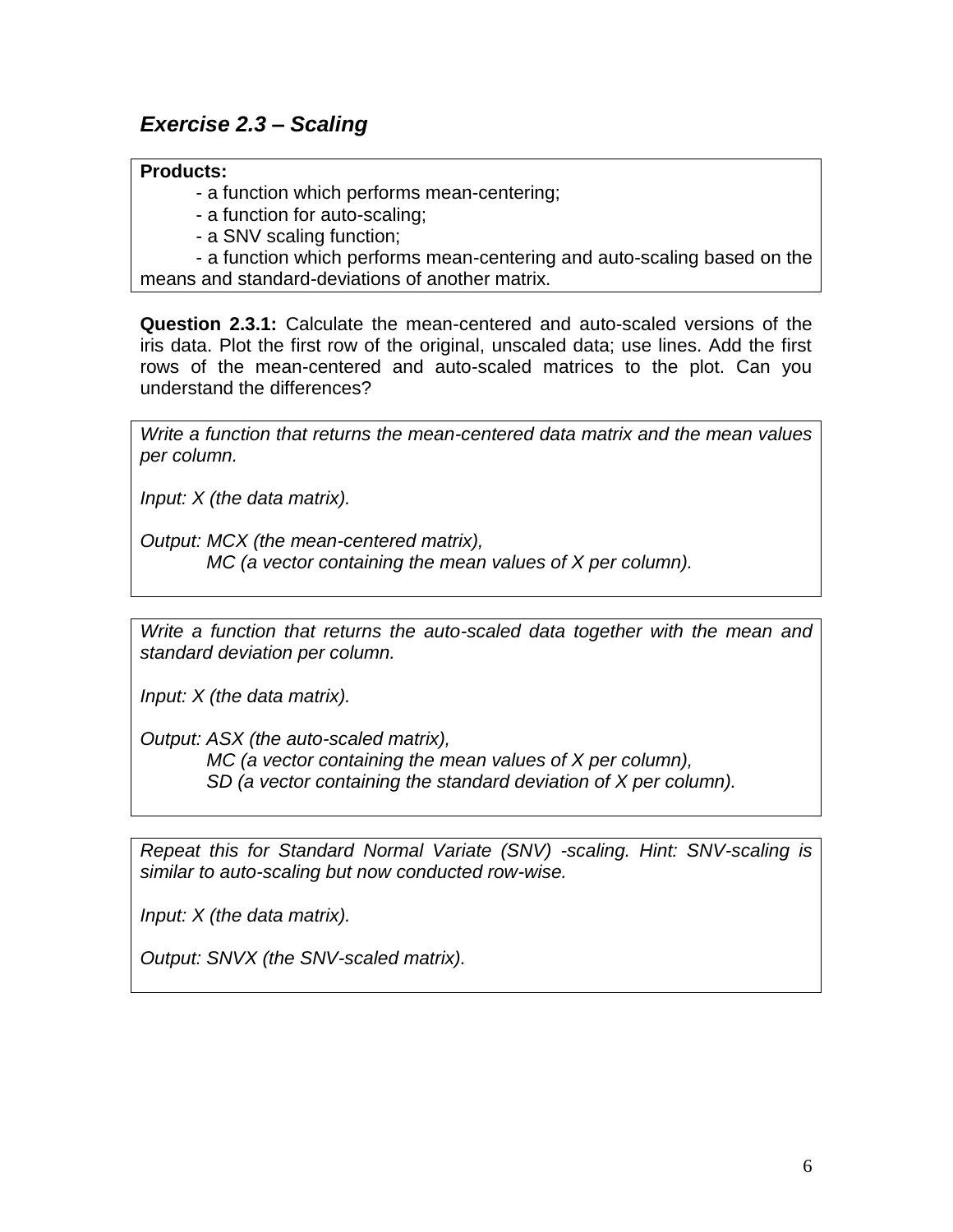**Question 2.3.2:** Perform auto-scaling on the iris data, but now use 2, 3, 4 and 5 as column means, and use 1, 1, 0.02 and 0.04 as column standard-deviations, respectively, instead of the real column means and standard-deviations. What are the effects of this scaling? Plot the results!

*Write a function which performs mean-centering and auto-scaling, given a vector of column means and – for auto-scaling – also column standard deviations.*

*Input: X2 (the data matrix), MC (mean value per column of the data matrix X), SD (the standard deviation per column of X).*

*Output: MCX2 (the mean-centered data matrix), ASX2 (the auto-scaled data matrix).*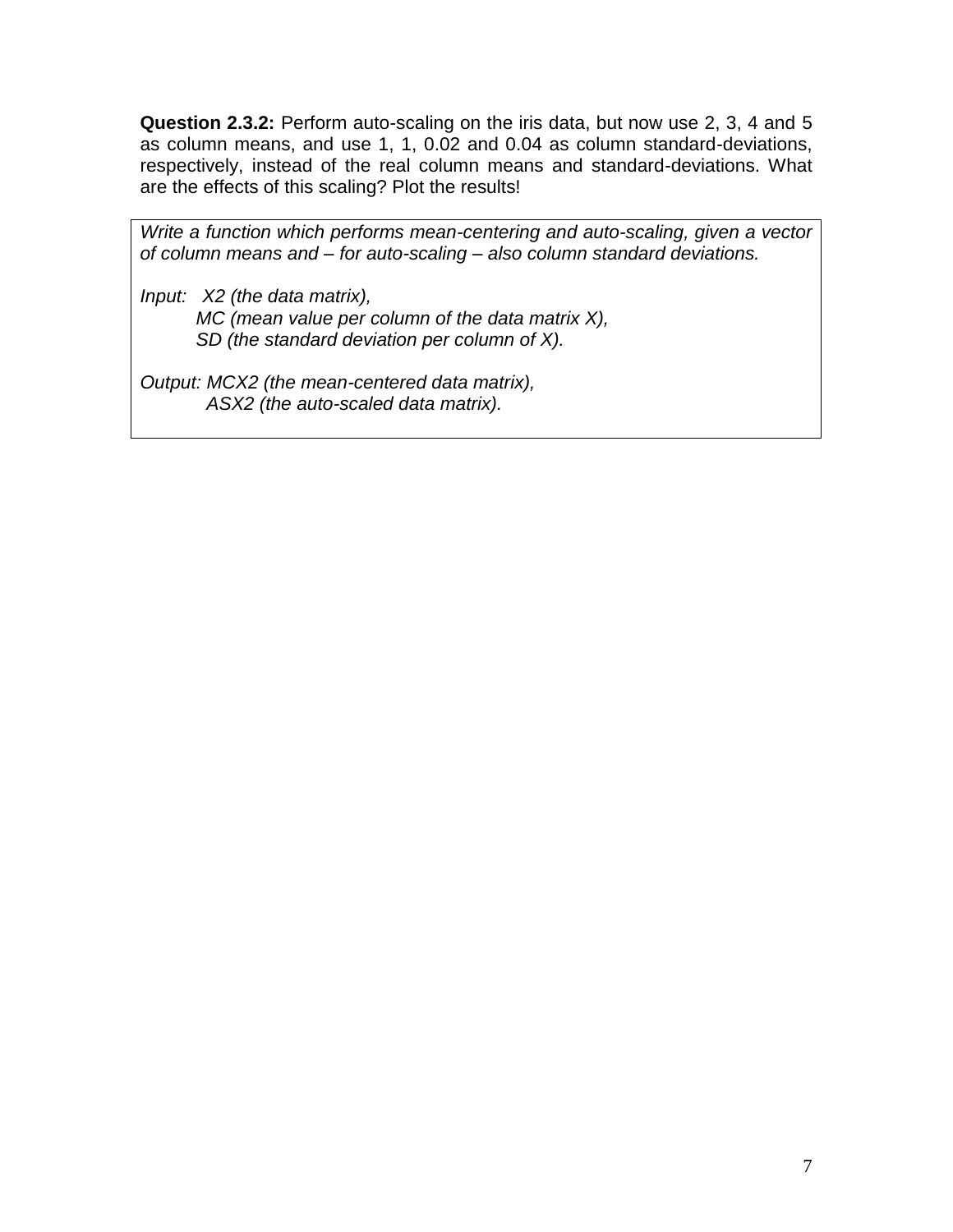## *Exercise 2.4 – The variance-covariance and correlation matrices*

#### **Product:**

- the variance-covariance function;
- the correlation function.

#### *Useful Matlab commands: cov, corr, corrcoef, imagesc, colorbar Useful R commands: cov, cor, image*

**Question 2.4.1:** Compute the variance-covariance matrix for the iris data, which is given by 1/(n-1) **X<sup>T</sup>X**, where **X** is a mean-centered data matrix. What is the size of the variance-covariance matrix and what does it represent? Why is the matrix symmetric?

*Write a function which calculates the variance-covariance matrix for a matrix X. Compare the output of your function with the covariance function provided by your software package.*

*Input: X (the data matrix).*

*Output: VC (the variance-covariance matrix).*

**Question 2.4.2:** Calculate the variance-covariance matrix of the transposed data matrix. What is the size of the matrix and what does it represent? Make an image of this matrix. Verify that your color scale distinguishes between positive and negative values!

**Question 2.4.3:** The variance-covariance matrix depends on the unit of measurement. Suppose the lengths and widths were not measured in cm but in inches (1 inch  $= 2.54$  cm). Calculate the covariance matrix of the transposed matrix, now based on inches instead of cm, and compare its image with that of the previously calculated covariance matrix.

**Question 2.4.4:** A measure, analogous to the variance-covariance matrix but independent of scaling, is the correlation matrix. The (i, j)-th element of this matrix contains the correlation between columns i and j. The correlation matrix can be calculated in a number of ways. First, calculate this matrix element-byelement using for-loops. What is the correlation between sepal length and petal length? And between sepal width and petal width? How do these numbers compare with the plots you made in question 2.1.2?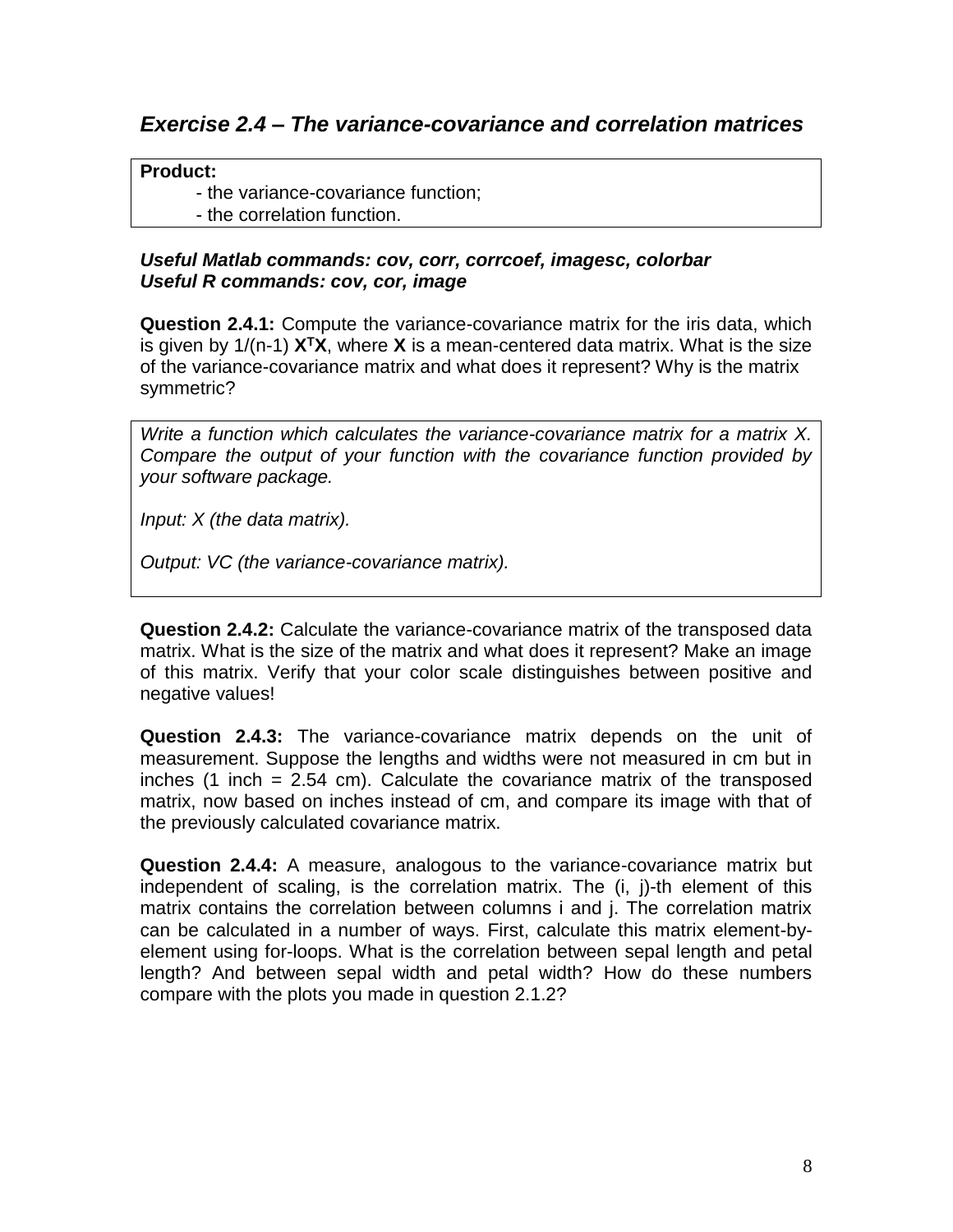**Question 2.4.5:** A simpler way to calculate the correlation matrix is to calculate the variance-covariance matrix of the auto-scaled version of matrix **X**. Calculate the correlation matrix for the iris data set in this way and check that your results are equal to the previous question. Repeat this for the data measured in inches. Show that the correlation matrices for the two different units of measurement are equal.

*Write a function to calculate the correlation matrix. Compare the output of your function with the correlation function provided by your software package.*

*Input: X (the data matrix).*

*Output: CM (the correlation matrix).*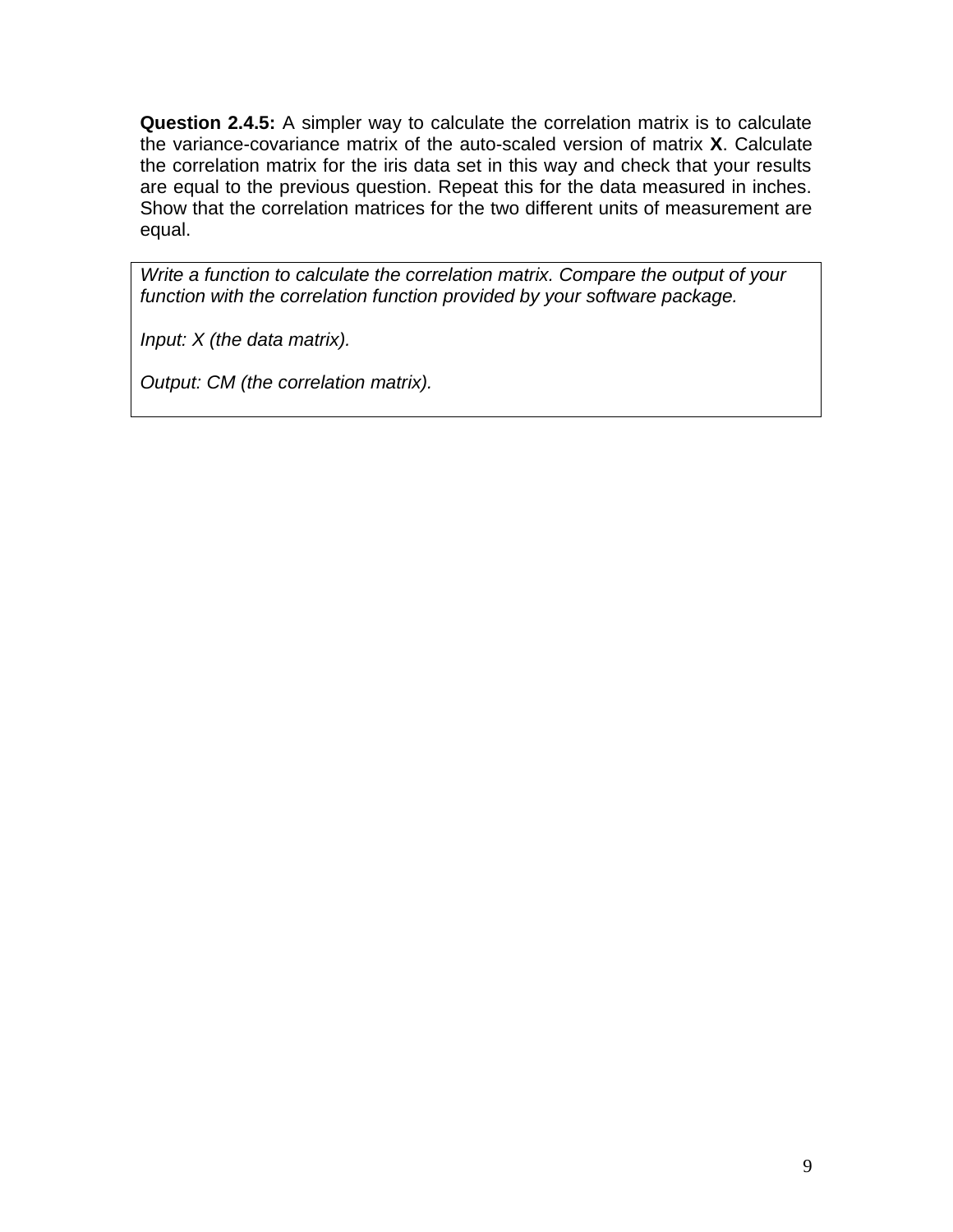## *Exercise 2.5 – Principal Component Analysis*

#### **Products:**

- a function returning scores, loadings and variance per PC;

- a function that creates a Scree plot.

## *Useful Matlab commands: svd (NB:you can also use economy size: svds), log, sum*

*Useful R commands: svd, log, sum*

Up to now we have dealt with simple but useful ways to investigate your data. Next a multivariate way.

**Question 2.5.1:** Perform svd on the mean-centered iris data: this leads to left singular vectors **U**, singular values **D**, and right singular vectors **V**. Plot the first two left singular vectors (the first two columns of **U**) against each other; use different colours or plotting symbols for the three classes. Also make a plot of the third against the fourth left singular vectors. What differences do you see?

**Question 2.5.2:** What is the relation between the sizes of the **U** and **V** matrices on the one hand, and the size of the iris data on the other hand? Verify that the columns of **U** and **V** are orthogonal and have a norm of one (i.e., both matrices consist of orthonormal column vectors).

**Question 2.5.3:** Calculate the percentage of variance of each PC. Visualize this in a bar plot. Which PC corresponds to the largest amount of explained variance?

**Question 2.5.4:** Calculate the scores from **U** and **D**. Plot the first two columns of the score matrix versus each other and compare this plot with the plot produced in **2.5.1**. Are the columns in the score matrix orthonormal?

*Write a function for PCA.*

*Input: X (the data matrix).*

*Output: SCR (a matrix containing the PCA scores), LDS (the loading matrix), VAR (the variance per PC).*

**Question 2.5.5:** Make a Scree plot for the iris data: i.e. plot the variance explained as function of the number of PCs used. How many PCs are necessary to capture the essential information in the iris data set?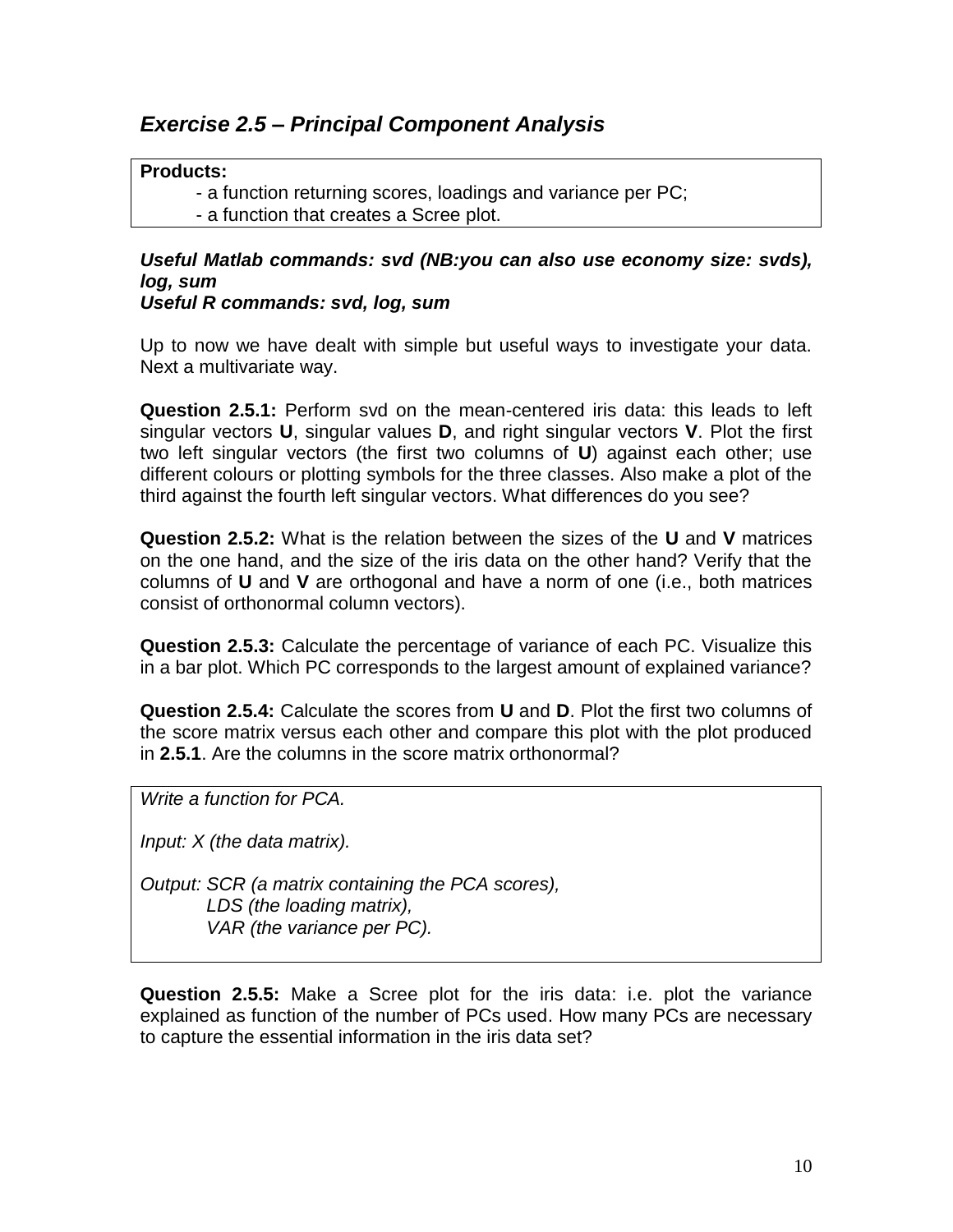#### **Question 2.5.6:** Perform PCA on:

- 1. the original (unscaled) iris data;
- 2. the mean-centered iris data;
- 3. the auto-scaled iris data.

Compare the explained variances for the three different types of scaling. Which type of scaling leads to the highest variance for the first PC? Explain why!

**Question 2.5.7:** Plot the loadings for the three different scalings in separate bar plots. Which of the four variables are most important in PC 1 in each case? Can you explain the order of variable importance for each type of scaling?

**Question 2.5.8:** Thus far, you applied PCA to the entire iris data matrix. Now, create two matrices: matrix (**X1**) containing the odd rows of the iris data and the other (**X2**) containing the even rows (see the appendices!). Apply PCA to the auto-scaled **X1** matrix, to obtain loading vectors that span the space of **X1**.

Project the objects of **X2** into that space by right-multiplying them with the loadings you obtained for **X1**. Use the proper way of auto-scaling for matrix **X2**! This projection will result in scores for the objects in **X2** in the PC-space corresponding to the matrix **X1**.

Next, plot the first two score vectors against each other, where the objects from **X1** are shown in a different colour or plotting symbols than the objects from **X2**.

**Question 2.5.9:** Repeat the previous question, but now with **X1** containing the autoscaled rows 1 up to 50 of the original iris matrix, whereas **X2** contains the remaining rows: 51 up to 150. Compare the loadings of this PCA model with the loadings of the PCA model from **2.5.8**. Can you explain the differences between the PCA models? Which of the two models is most like the PCA model obtained from the complete data set?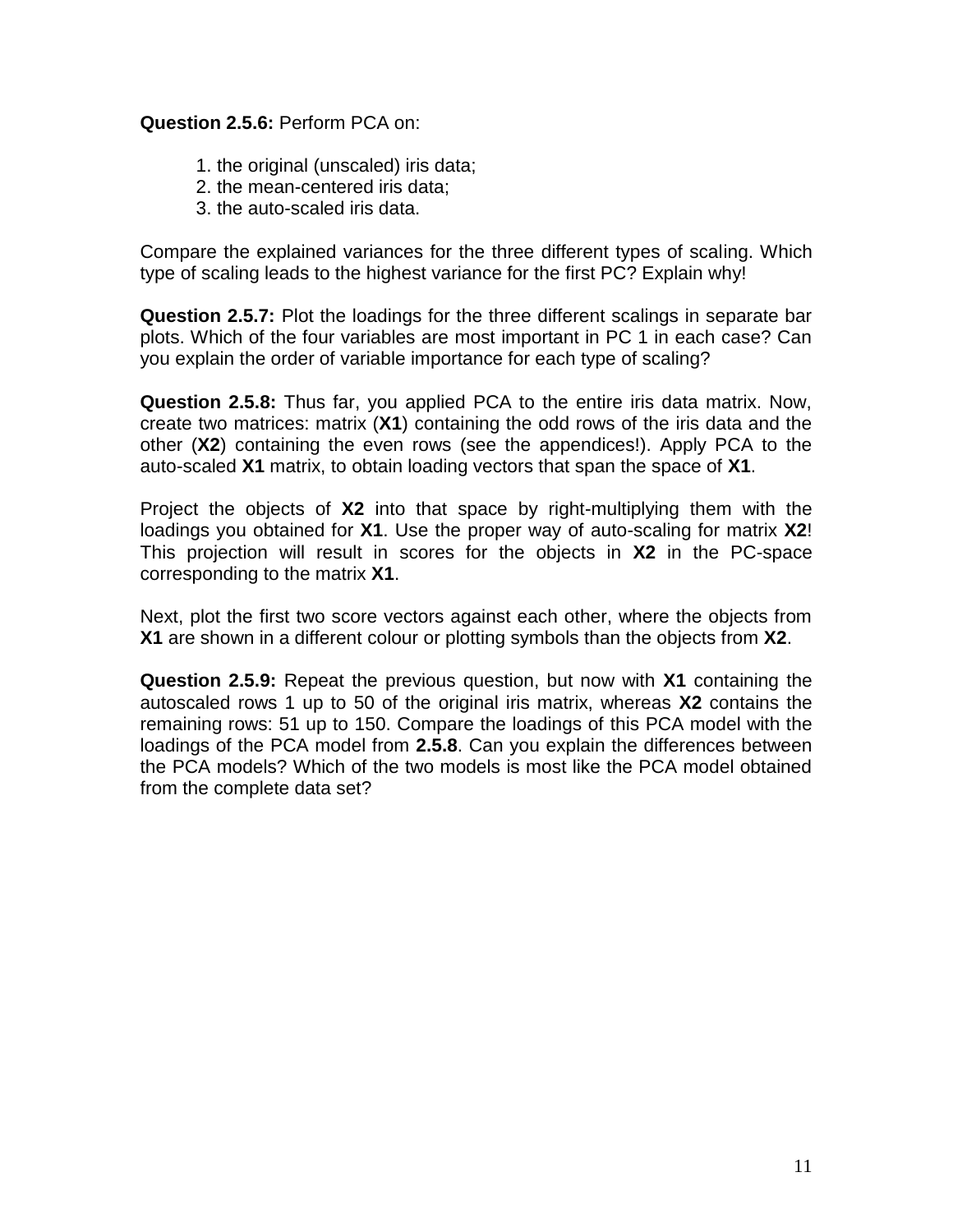## *Exercise 2.6 – The Biplot*

#### **Products:**

- a function generating a score plot;
- a function that creates a loading plot;
- a biplot function.

#### *Useful Matlab commands: min, max, abs, scatter, hold Useful R commands: min, max, abs*

**Question 2.6.1:** Again, make a score-plot for PC 1 against PC 2 for the meancentered iris data set. Label the axes with the percentages of variance explained by the individual PCs.

*Write a score plot function for two arbitrary PCs. It should label the axes with the PC numbers and show the percentage of variance explained (see the appendices for useful examples).*

*Input: SCR (the score matrix,) C1 and C2 (column identifiers), VAR (the PC variances), Class vector (for colour and/or plotting symbols).*

*Output: None.*

**Question 2.6.2:** Create a loading plot for PC 1 and PC 2 in a new figure. By convention, loadings are indicated by arrows or lines from the origin (see the examples in the reader). You may label every object in the loading plot with variable name or variable number. Again, use appropriate axis labels. Which variables show the highest correlation? And does this correspond with your earlier findings?

*Write a loading plot function for two arbitrary PCs. It should label the axes with the PC numbers and show the percentage of variance explained (see the appendices for useful examples).*

*Input: LDS (the loading matrix), C1 and C2 (column identifiers), VAR (the PC variances).*

*Output: None.*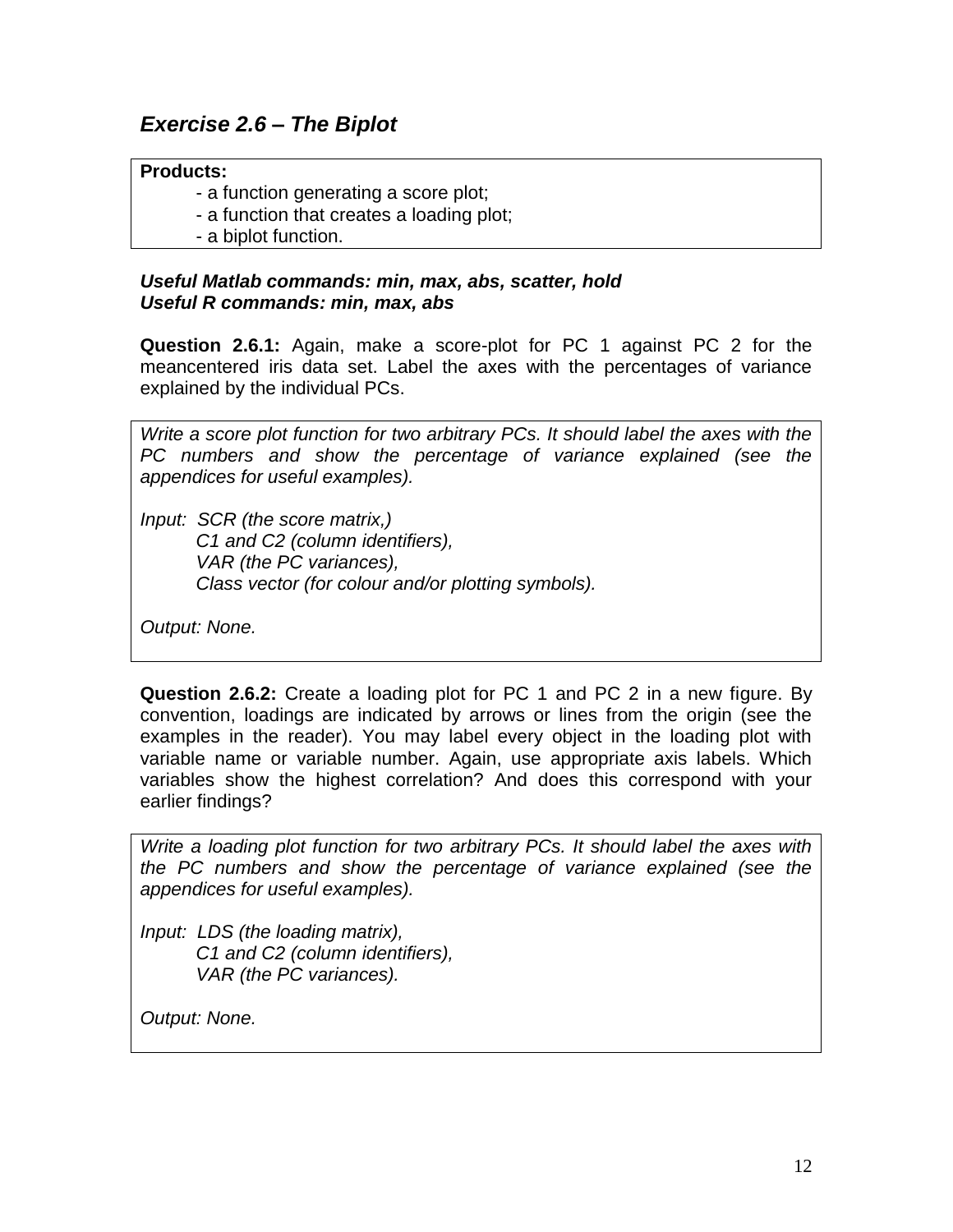**Question 2.6.3:** Make a biplot by superimposing the score plot and the loading plot. You will need to scale either scores or loadings to get both types of information in the same figure; when comparing objects with variables, the main information is in the angles, rather than in the scale.

Compare your function with the biplot function from Matlab or R.

*Write a biplot function for two arbitrary PCs. It should combine the properties of your score and loading plotting functions*

*Input: SCR (the score matrix), LDS (the loading matrix), C1 and C2 (column identifiers), VAR (the PC variances), Class vector (for colour and/or plotting symbols).*

*Output: None.*

**Question 2.6.4:** Use your biplot function to investigate the auto-scaled iris data. Do you observe any differences, in particular in the grouping of patterns present in the biplot? Which type of scaling do you recommend for the iris data?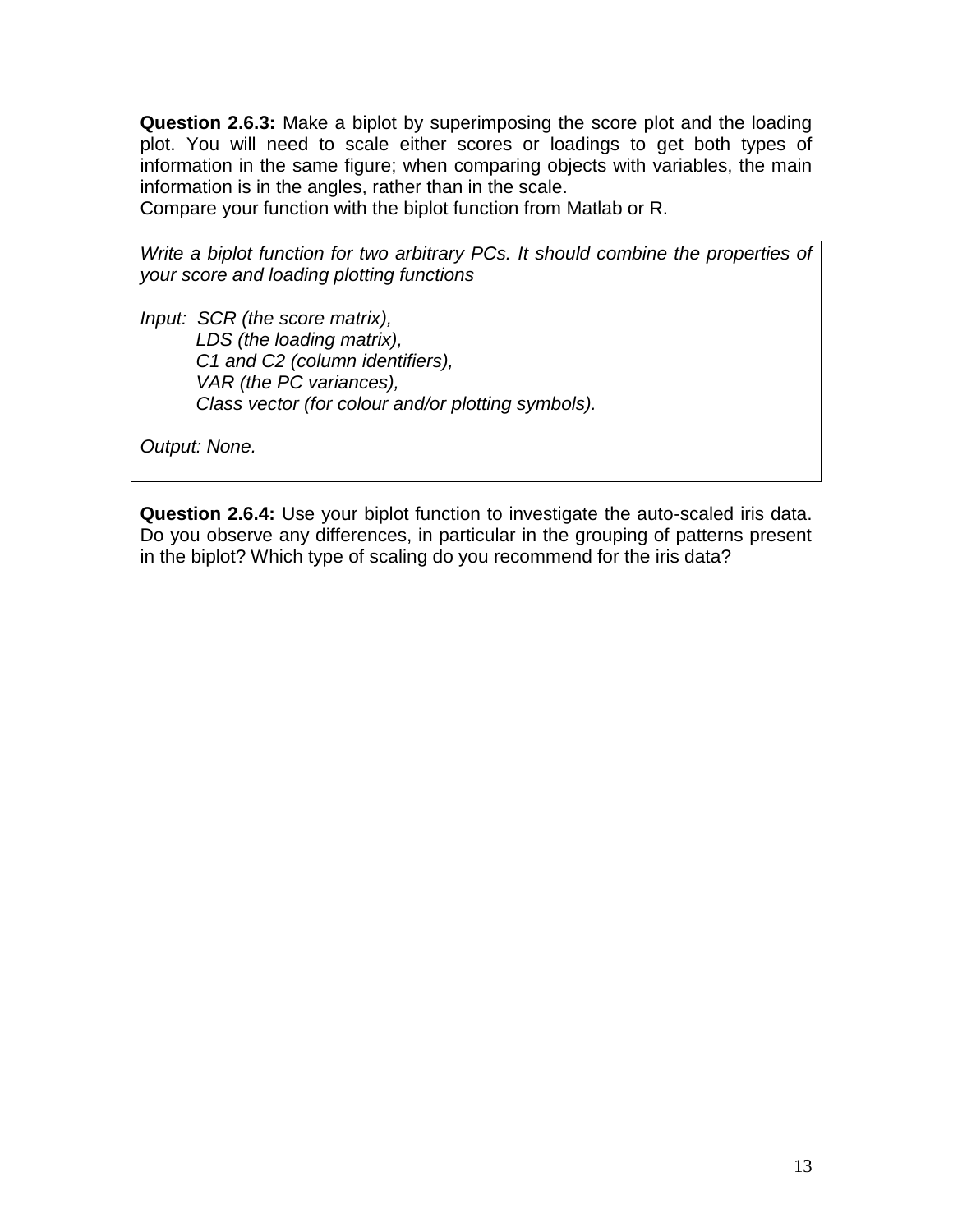## *Exercise 2.7 – Reconstruction*

**Product:** a function that generates the reconstructed matrix, the error matrix **E** and the total error.

#### *Useful Matlab commands: sqrt Useful R commands: sqrt*

**Question 2.7.1:** For the auto-scaled iris data set, calculate the reconstructed matrix  $\tilde{\mathbf{X}}$  from PC 1 and PC 2. Calculate the error matrix **E**. Visualize this matrix. What do you observe? Is there any structure present in the **E** matrix? Also calculate the square root of the sum of the squared elements in this **E** matrix: the total error. Are these two PCs sufficient for a proper reconstruction of the original data matrix **X**?

*Write a function which calculates the reconstruction error matrix. This function must also return the normalized total error.*

*Input: X (the data matrix), SCR (the scores), LDS (the loadings), a (the number of PCs used for the reconstruction).*

*Output: Xtilde (the reconstructed matrix), ERR (the error matrix), TE (the total error).*

**Question 2.7.2:** Reconstruct the data matrix using 1, 2, 3, and 4 PCs, respectively. Make a bar plot showing the total errors for each of the reconstructions. How many PCs are optimal?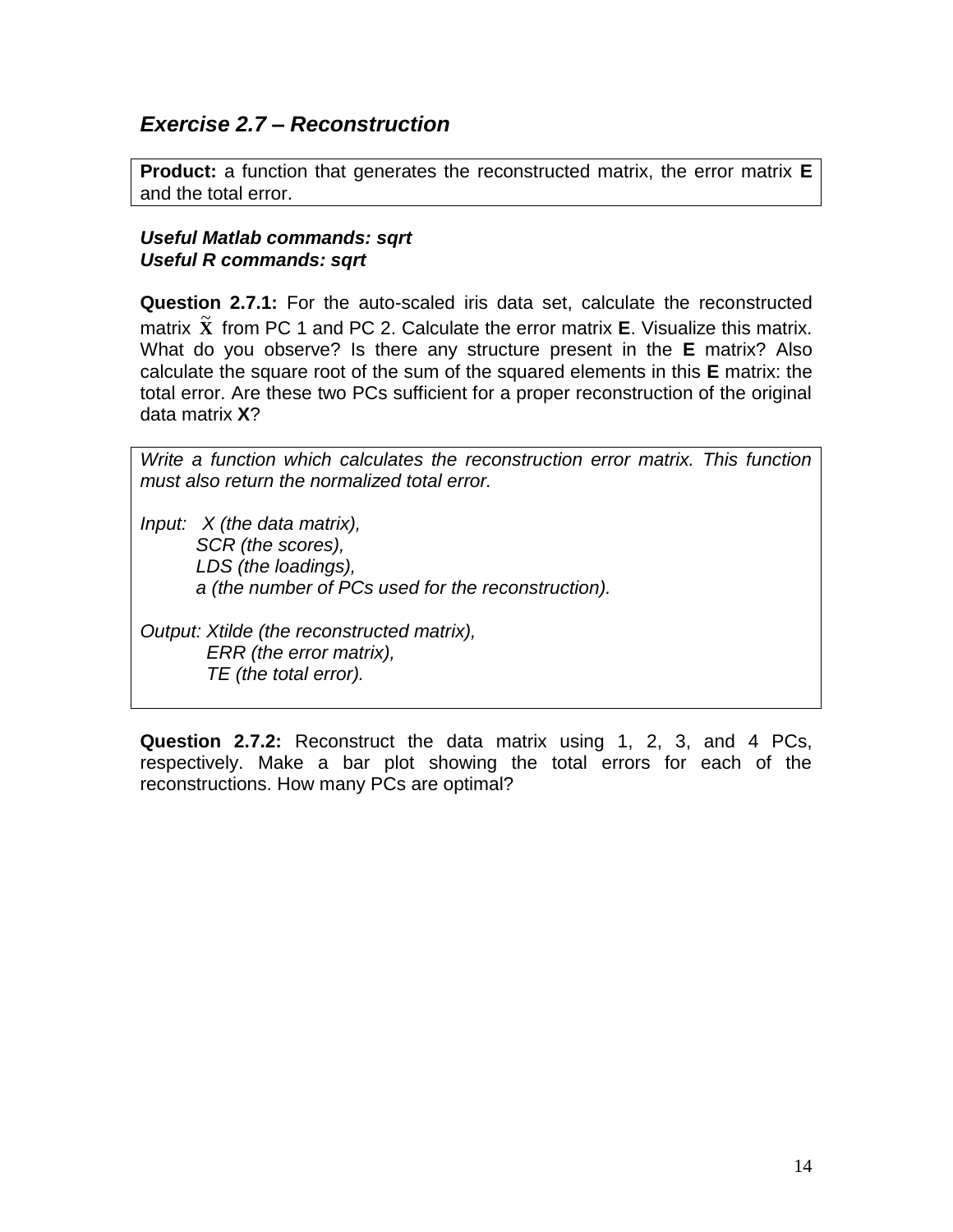# **3 Cluster analysis**

## *Exercise 3.1 – The distance matrix*

**Product:** a function which calculates the Euclidean distances between the rows of a matrix X.

#### *Useful Matlab commands: pdist (NB:the ouput is a vector instead of a symmetric matrix), reshape Useful R commands: dist*

**Question 3.1.1:** Use the formula, given in Table 3.1, to calculate the Euclidean distance between sample 1 and 2 of the iris data, and also between sample 1 and 100. Which of these two pairs of samples are most similar?

**Question 3.1.2:** In many clustering algorithms, a distance matrix is used. Such a (symmetric) matrix contains the distances between all pair of objects in a data set, i.e. at position (3,6) and (6,3) of the matrix, the distance between objects 3 and 6 is located. Investigation of such a distance matrix can lead to the grouping of similar objects.

*Write a function that calculates the Euclidean distance matrix for any given data set.*

*Input: X (the data matrix).*

*Output: D (the distance matrix).*

Calculate the distance matrix for the iris data set. Verify your answers from question 3.1.1.

**Question 3.1.3:** Visualize the distance matrix in an image. What can you say about the similarities between objects, given this image? Can you already say something about a grouping of samples?

**Question 3.1.4:** Calculate the distance matrix for **X<sup>T</sup>** . What does it tell you?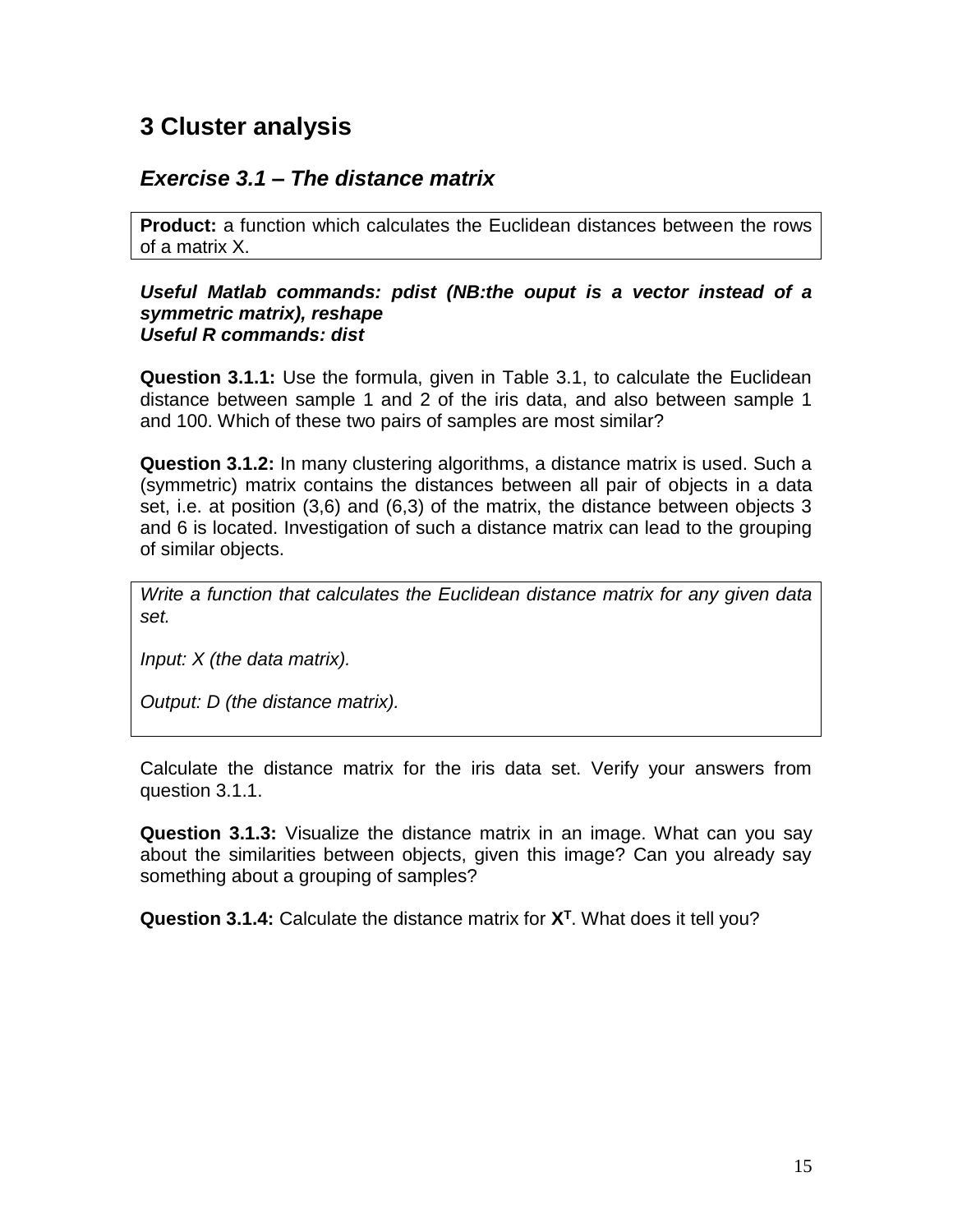## *Exercise 3.2 – Hierarchical clustering by Single Linkage*

#### *Useful Matlab commands: see the functions provided on the course web page*

*Useful R commands: hclust, cutree*

**Question 3.2.1:** Hierarchical clustering starts by assigning every object to a separate cluster. In every iteration, the two most similar clusters are merged. Calculate the distance matrix for the columns of the iris data. Which variables are most similar? Consider the combination of these two as a cluster. Recalculate the distance matrix using the single linkage criterion, so that the distance matrix now reflects the distances between two original variables and the first cluster. Again, find the closest pair, merge them into a cluster, and repeat until only one cluster is present. You have just performed your first single linkage clustering!

**Question 3.2.2:** Now, perform single linkage on the transposed iris data set using the Matlab/R functions, and show the dendrogram. Does the order in which variables are merged correspond to your answers in the previous question?

**Question 3.2.3:** Visualise the dendrogram of the single linkage clustering of the *rows* of the iris data. Where would you cut it? What is the optimal number of clusters according to the dendrogram?

**Question 3.2.4:** Cluster the iris data (the rows!) into 2, 3, 4, 5 and 6 clusters, respectively. Visualize the results using PCA, with different colours for each cluster. What is the optimal number of clusters, according to these plots? Does this correspond with the structure of the dendrogram?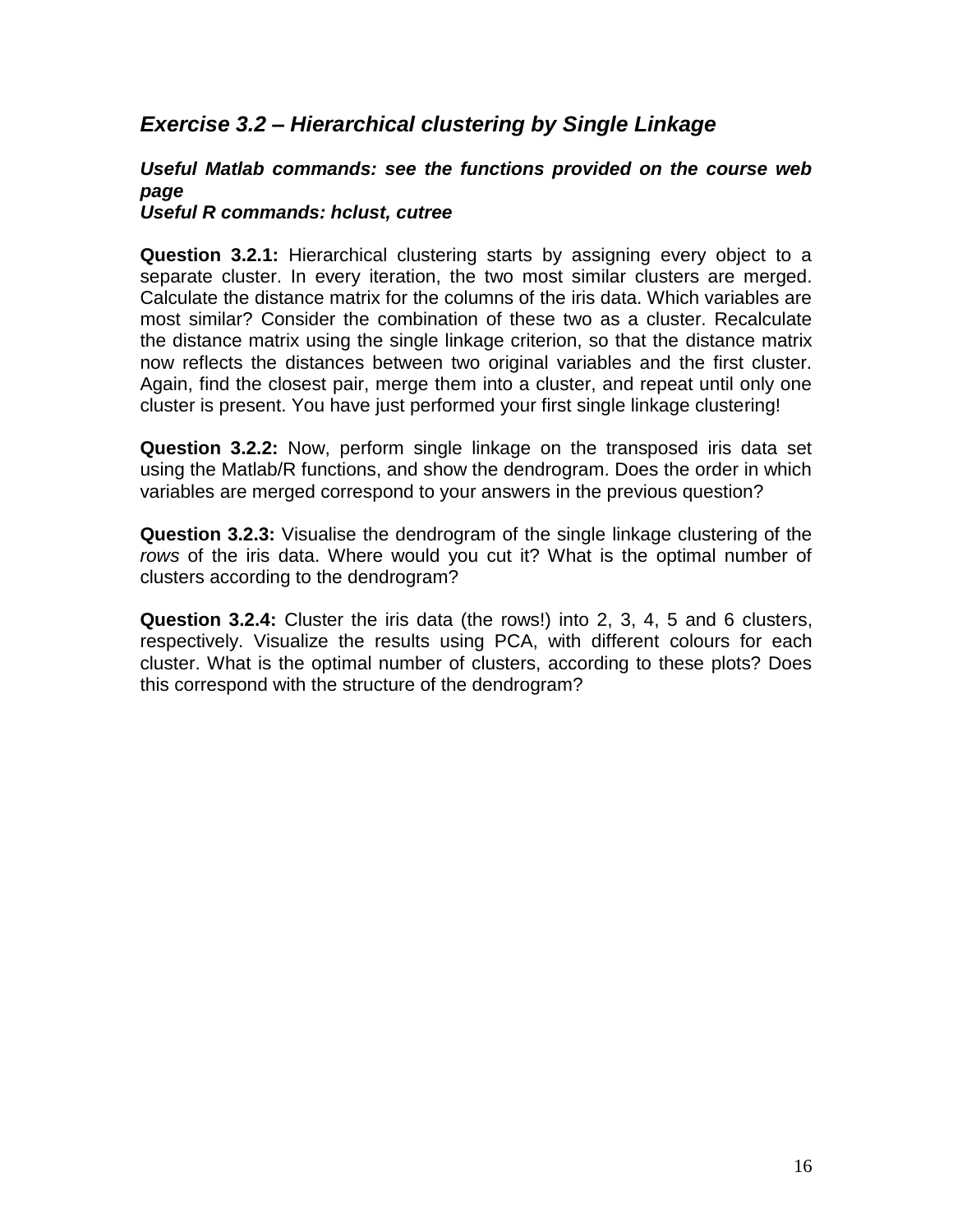## *Exercise 3.3 – Complete and Average Linkage clustering*

**Product:** a function that calculates the 'cross-table'

**Question 3.3.1:** Visualize the dendrogram for complete and average linkage. What is the optimal number of clusters?

**Question 3.3.2:** Visualize the complete and average linkage results with PCA for 2-6 clusters. Compare these with single linkage (with equal numbers of clusters). What are the major differences?

**Question 3.3.3:** Compare the results of the hierarchical clustering methods with the true types of species, using three clusters. Which linkage strategy obtains the best results? Can you explain the behaviour of the individual methods?

**Question 3.3.4:** Consider the three-cluster solutions for single and complete linkage. How many objects, assigned to cluster 1 in single linkage are also assigned to cluster 1 in complete linkage? And how many of the objects, assigned to cluster 1 in single linkage, are assigned to cluster 2 in complete linkage? Complete the three-times-three matrix giving all possibilities. Such a matrix is called a 'cross-table'(or confusion matrix).

*Write a function which calculates and displays the 'cross-table' for two different clustering methods.*

*Input: LAB1 (labels of the objects according to clustering method A), LAB2 (labels of the objects according to clustering method B).*

*Output: CT (the cross-table).*

**Question 3.3.5:** Use your cross-table function to compare the clustering results of all methods with the true iris classes. Which clustering seems to reproduce the true labels best? Does this correspond with your answer in 3.3.3?

**Question 3.3.6:** The cross-table does not need to be square: calculate the crosstable for the comparison of the true labels and the four-cluster complete-linkage solution. Is the agreement better or worse than with three clusters?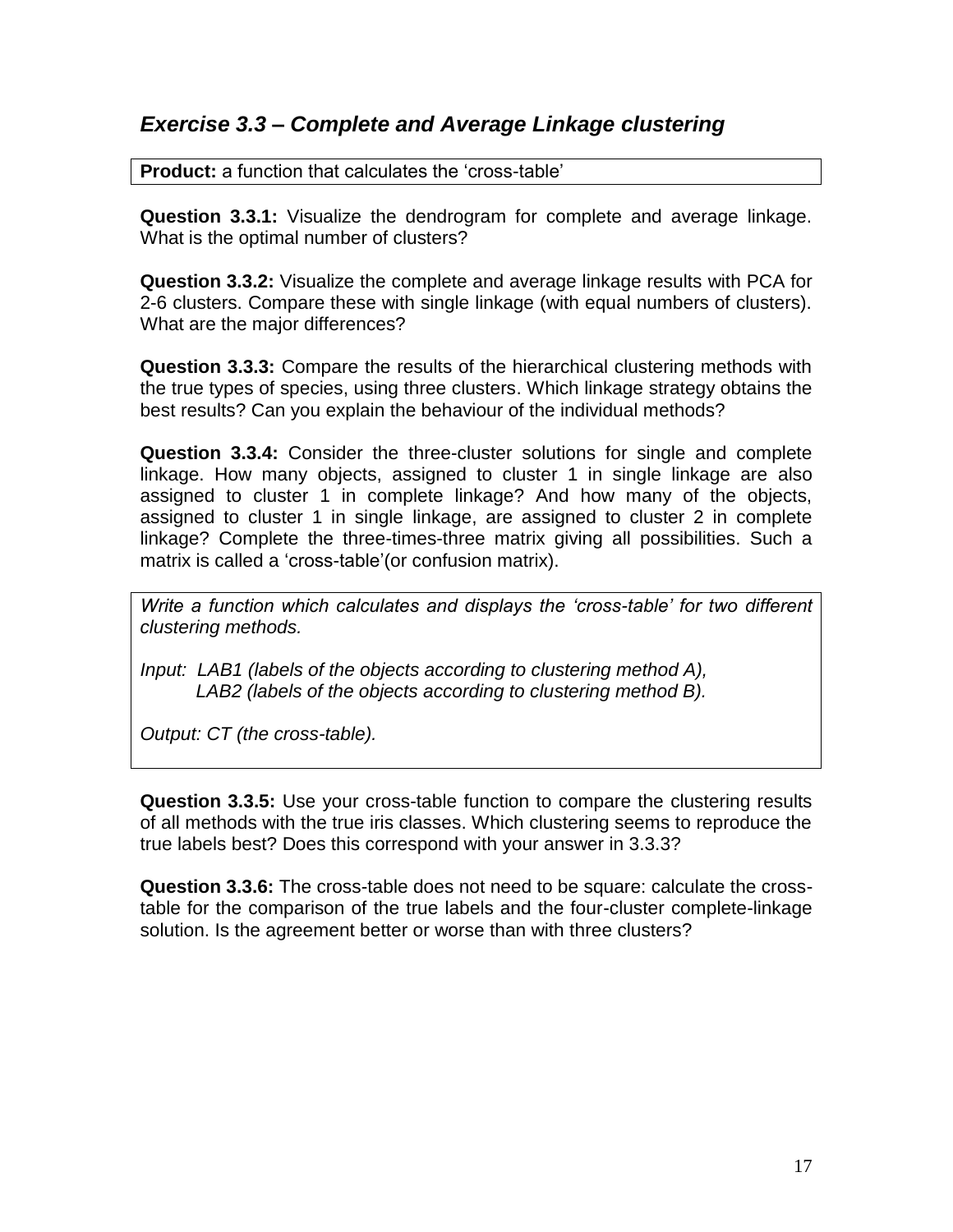## *Exercise 3.4 – The effect of outliers*

**Question 3.4.1:** In the (contaminated) data set iris2 several objects have been replaced by outliers. Visualize the dendrograms for the single, complete and average linkage algorithms, applied on the iris2 data. How many clusters are required for the optimal partitioning? Show the PCA plots with colours indicating cluster labels.

**Question 3.4.2:** If you did not pick three as the optimal number of clusters, repeat the above with three clusters. As you probably can see, outliers are grouped in separate clusters. Is this logical? What would you expect if the data were partitioned in more than three clusters?

**Question 3.4.3:** Visualize the clustering results of single, complete and average linkage with six clusters and compare this with the three-cluster results of the original iris data. What are the differences? What conclusion can be drawn, concerning outliers?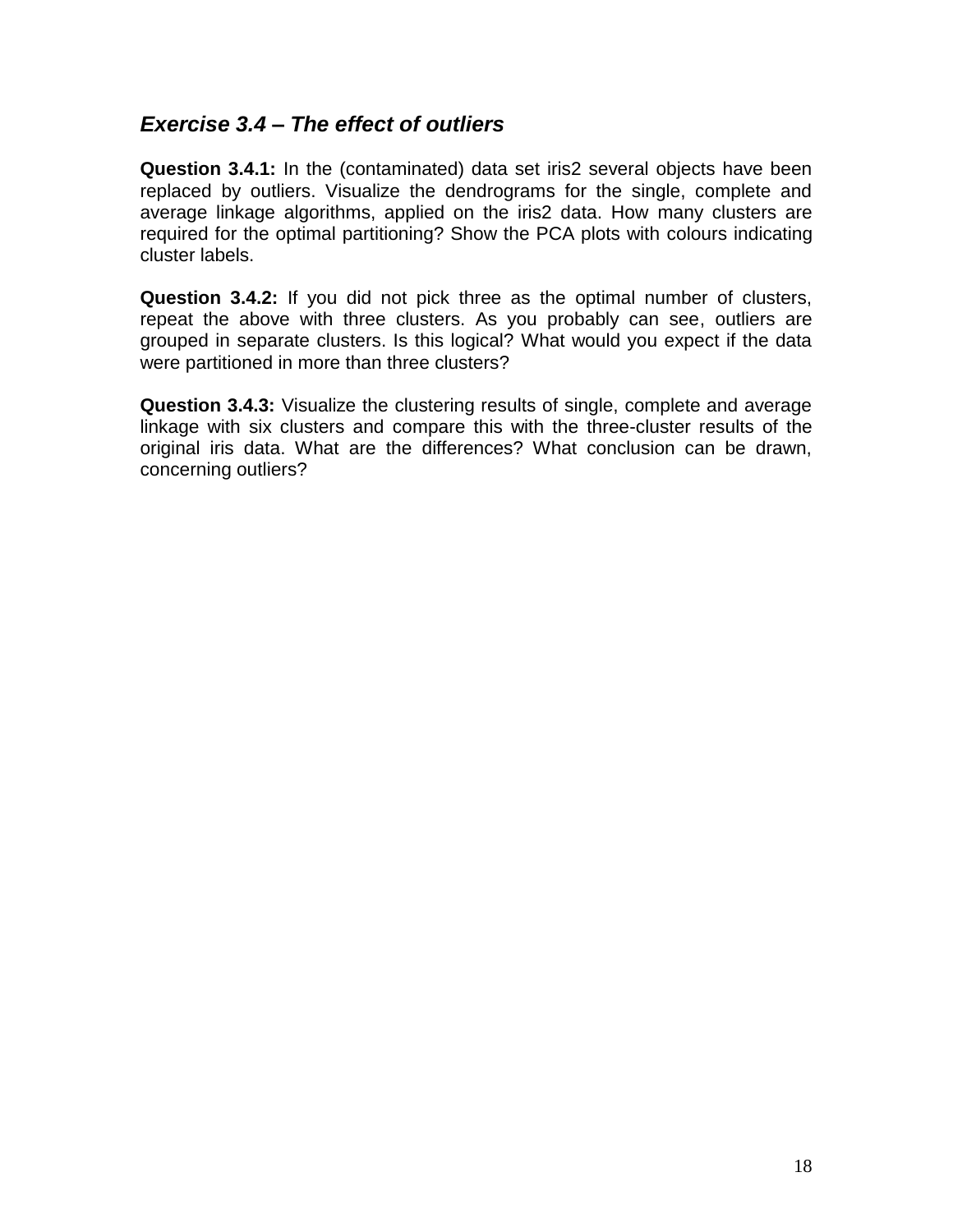## *Exercise 3.5 – k-means clustering*

#### *Useful Matlab commands: randperm Useful R commands: sample*

#### **Products:**

- a function which performs k-means clustering;
- a function that calculates the sum of squared distances.

**Question 3.5.1:** To obtain the initial cluster centers in k-means, use one of the two possible approaches: random selection of objects, or random values. The algorithm should iterate until the cluster centers - or the labels - do not change anymore.

*Implement the k-means algorithm.*

*Input: X (the data matrix), k (the number of clusters.*

*Output: C (a matrix containing the k cluster centroids), L (a vector containing the class labels for the objects in X).*

Perform k-means on the iris data using three clusters. Visualise the result in a PCA plot.

**Question 3.5.2:** The quality of the k-means clustering can be assessed by considering the overall distance to the respective centroids. Calculate the SSD of your three-cluster solution. Repeat the k-means clustering, visualise the result, and again calculate the SSD. Compare the two clusterings in a cross-table. What do you observe?

**Question 3.5.3:** For 2 to 10 clusters, perform k-means 100 times (or tell the computer to do this for you). Evaluate the quality of the different clusterings. Can you use this to determine the optimal number of clusters?

*Write a function that calculates the sum of squared Euclidean distances between the objects and the corresponding cluster centroids.*

*Input: X (the data matrix), L (the class label vector), C (the centroid matrix).*

*Output: SSD (the sum of squared distances).*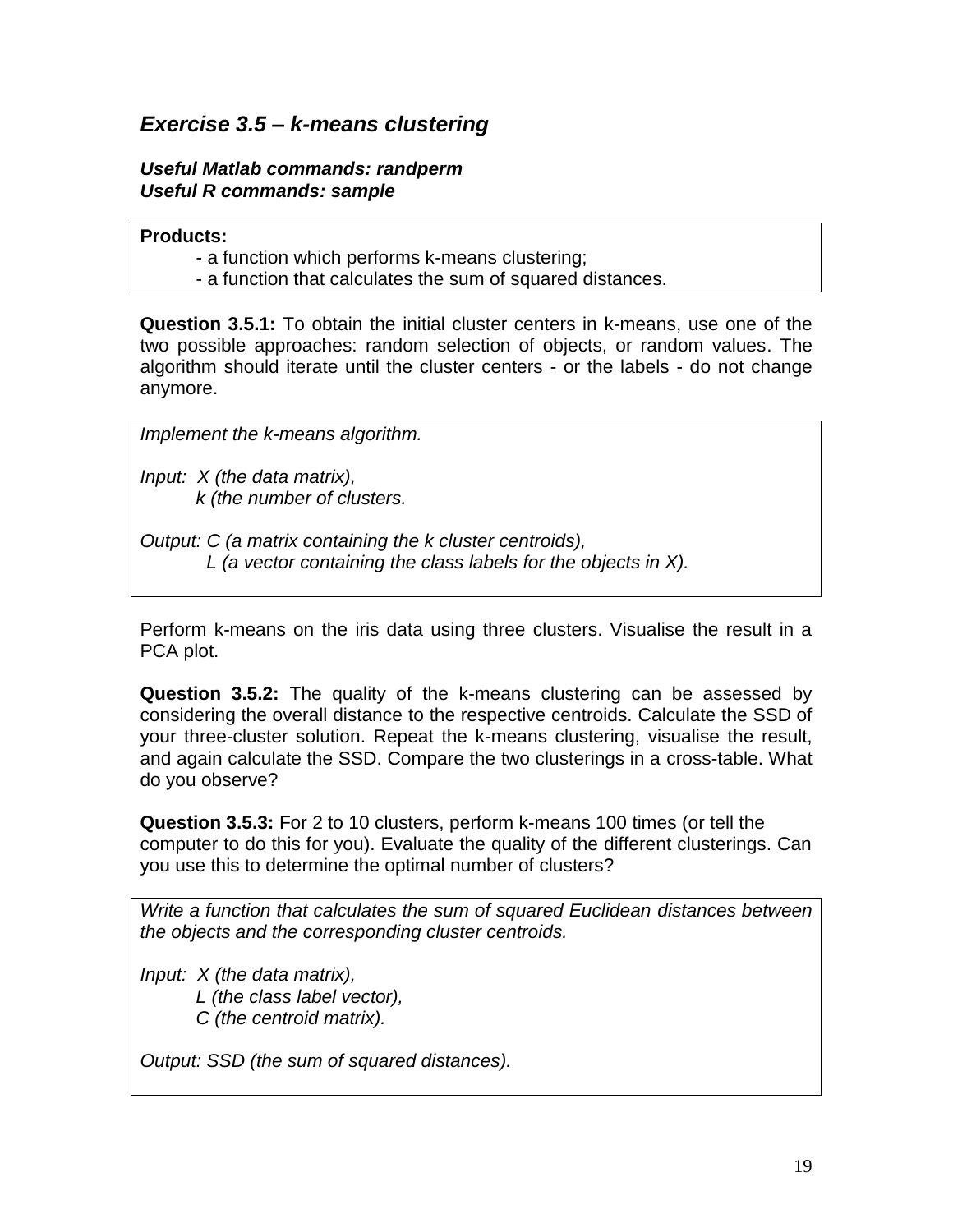#### *Exercise 3.6 – The effect of outliers on k-means clustering*

**Question 3.6.1:** Use the iris2 data to obtain a partitioning of the data with three clusters. Apply k-means 100 times and evaluate the quality of the clusterings. Visualize the (best) results.

**Question 3.6.2:** What do you expect to happen when the data is grouped in more than three clusters? Obtain 100 partitionings with 6 clusters and calculate the average SSD value. What are the differences with the three-cluster situation? What conclusion can be drawn, concerning outliers?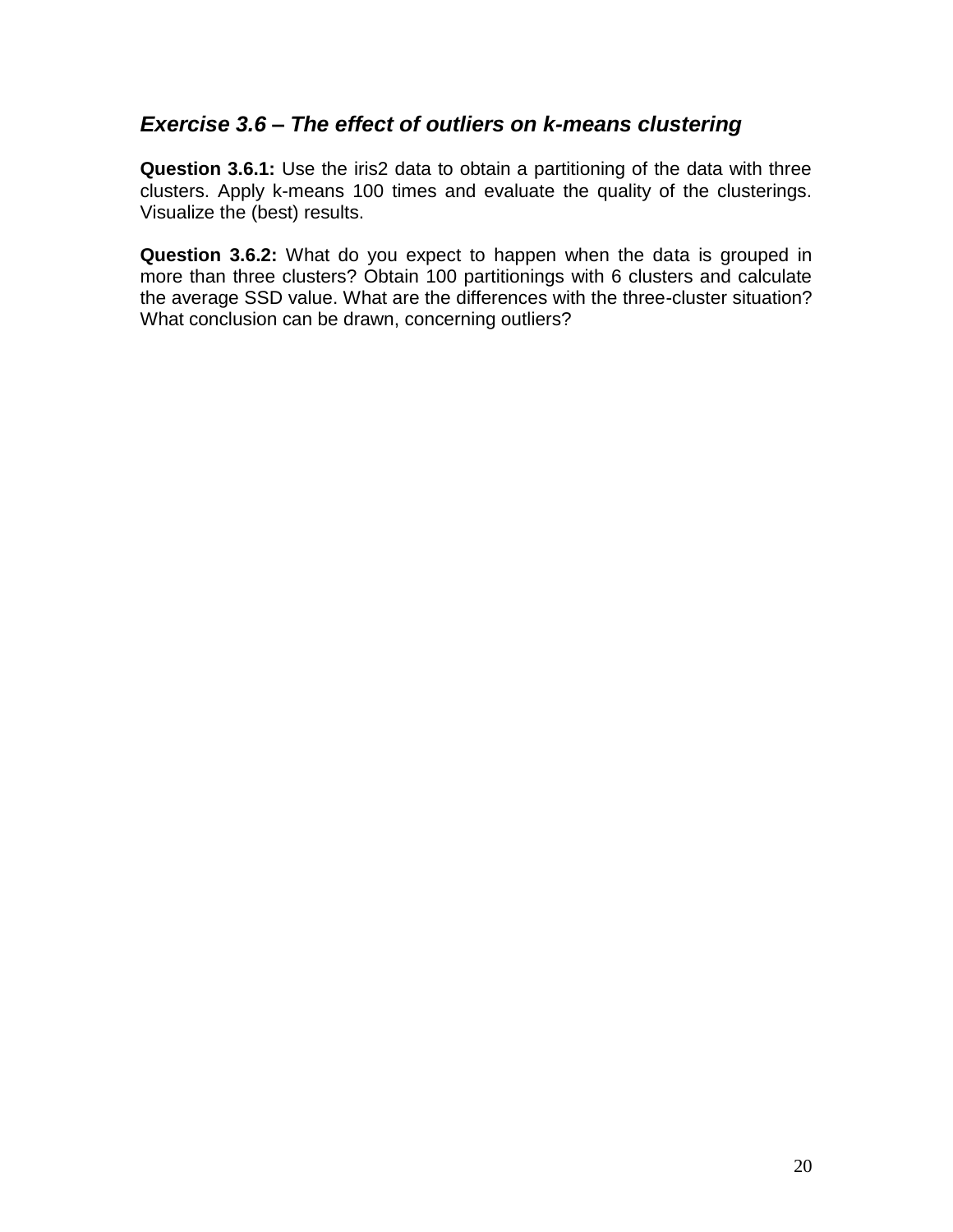## *Exercise 3.7 – The effect of scaling on the clustering*

**Question 3.7.1:** Repeat the clustering analysis for the (original) auto-scaled iris data. Obtain the three-cluster results only. Apply k-means 100 times and select the best clustering. What are the differences with the clustering obtained by using the raw data?

Have the results improved after auto-scaling? What do you expect if the meancentered data are used?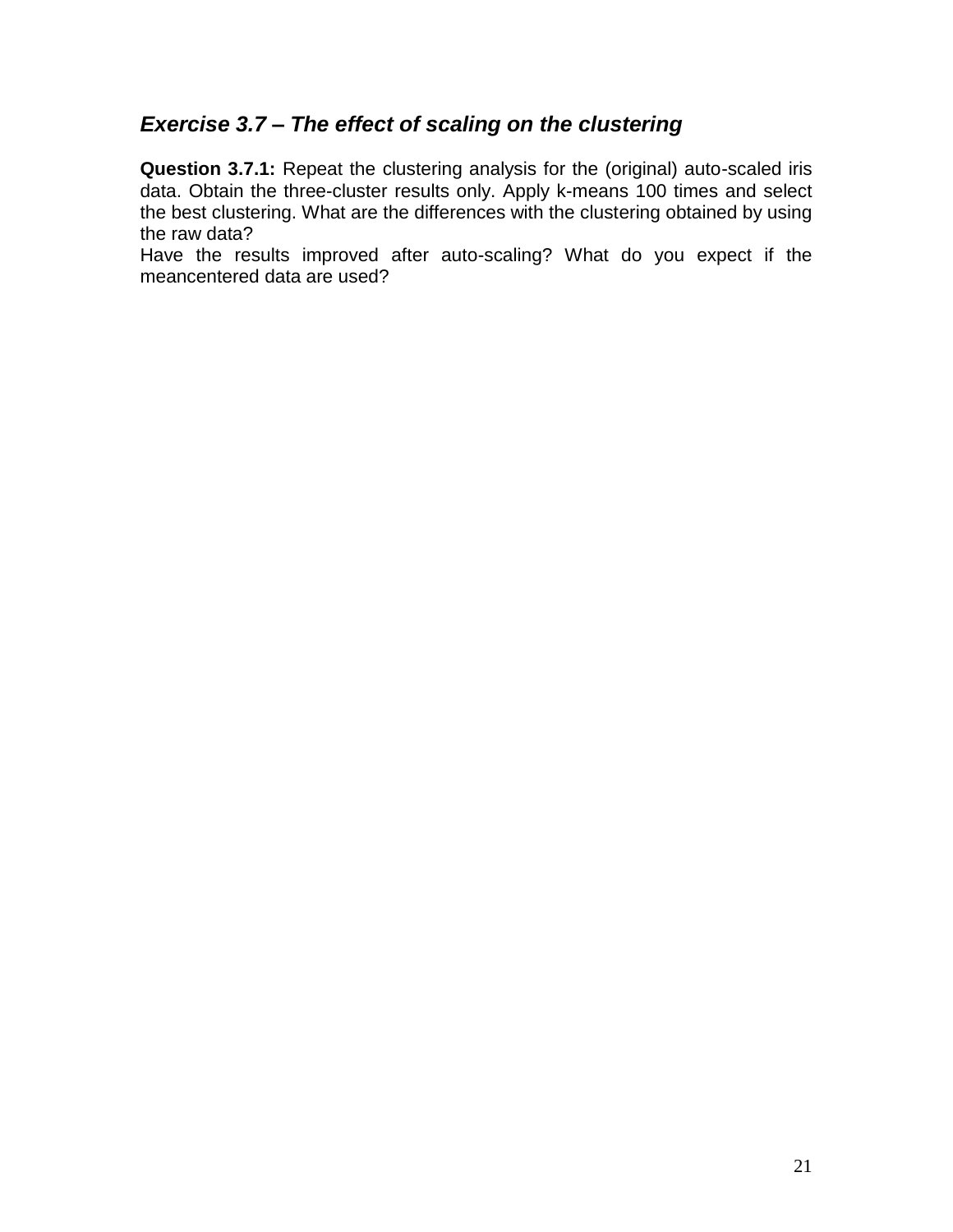# **4 Classification**

## *Exercise 4.1 – Making a training and test set*

**Product:** A function that generates randomly sampled training and test sets.

#### *Useful Matlab commands: sort Useful R commands: sort*

**Question 4.1.1:** Construct a random training set of 75 objects from the iris data that will be used to set up the class characteristics. The remainder of the data will be used as a test set. Make a PCA plot of the training set, colour the objects according to their labelling. Project the test set and show the locations of the objects in your plot. Is the training set representative for the entire data set?

**Question 4.1.2:** Repeat this for small training sets, e.g. 10 objects. What do you expect? Repeat this several times, and monitor the "representativeness" of the training set. How would you counter the specific danger of this approach?

*Write a function that divides a data set in randomly chosen training and test sets, given a number of objects in the training set, and taking into account class representation.*

*Input: X (data matrix), C (vector of class labels), P (percentage of training objects).*

*Output: Xtrain, Xtest (training and test sets), Ctrain, Ctest (vectors of class labels for the two sets).*

Now, construct a training set and a test set for later use (so make sure you save it in a file!); pick an appropriate size.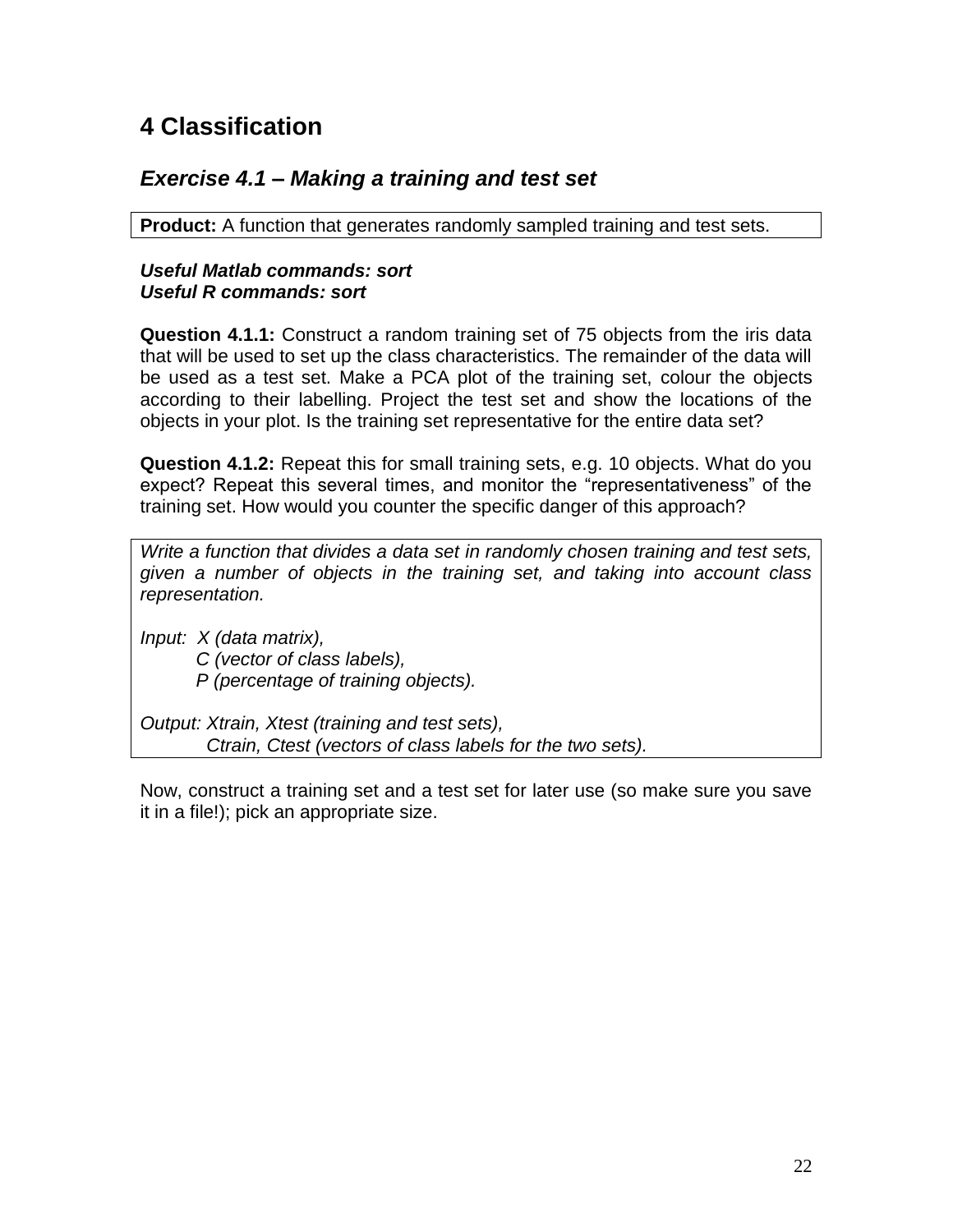#### **Products:**

- a function that calculates the pooled covariance matrix;

- a function that calculates the Mahalanobis distance;

- a function that performs ML-LDA;

- a function that performs QDA;

- a function that calculates the classification accuracy from a confusion matrix.

**Question 4.2.1:** Calculate the mean and covariance matrix of each class in your iris training set. Calculate the pooled covariance matrix.

*Write a function which calculates the pooled covariance matrix from a data matrix and the corresponding class label vector.*

*Input: X (the data matrix), L (the class label vector).*

*Output: CP (the pooled variance-covariance matrix).*

**Question 4.2.2:** Calculate the Mahalanobis distance between the first object in the iris test set and the mean of each class, obtained from the training set; use the variance-covariance matrices calculated from the individual classes. For which class does this object have the highest similarity? Does this correspond with the true class of this object? Repeat this using the pooled covariance matrix. Are there any differences?

*Write a function that calculates the Mahalanobis distance of objects in matrix X to a given point (vector Y, e.g. a class mean). The covariance matrix may for instance be the covariance matrix of the class with center Y, or a pooled covariance matrix.*

*Input: X (the data matrix), Y (the target), C (a variance-covariance matrix).*

*Output: D (a vector containing the Mahalanobis distances).*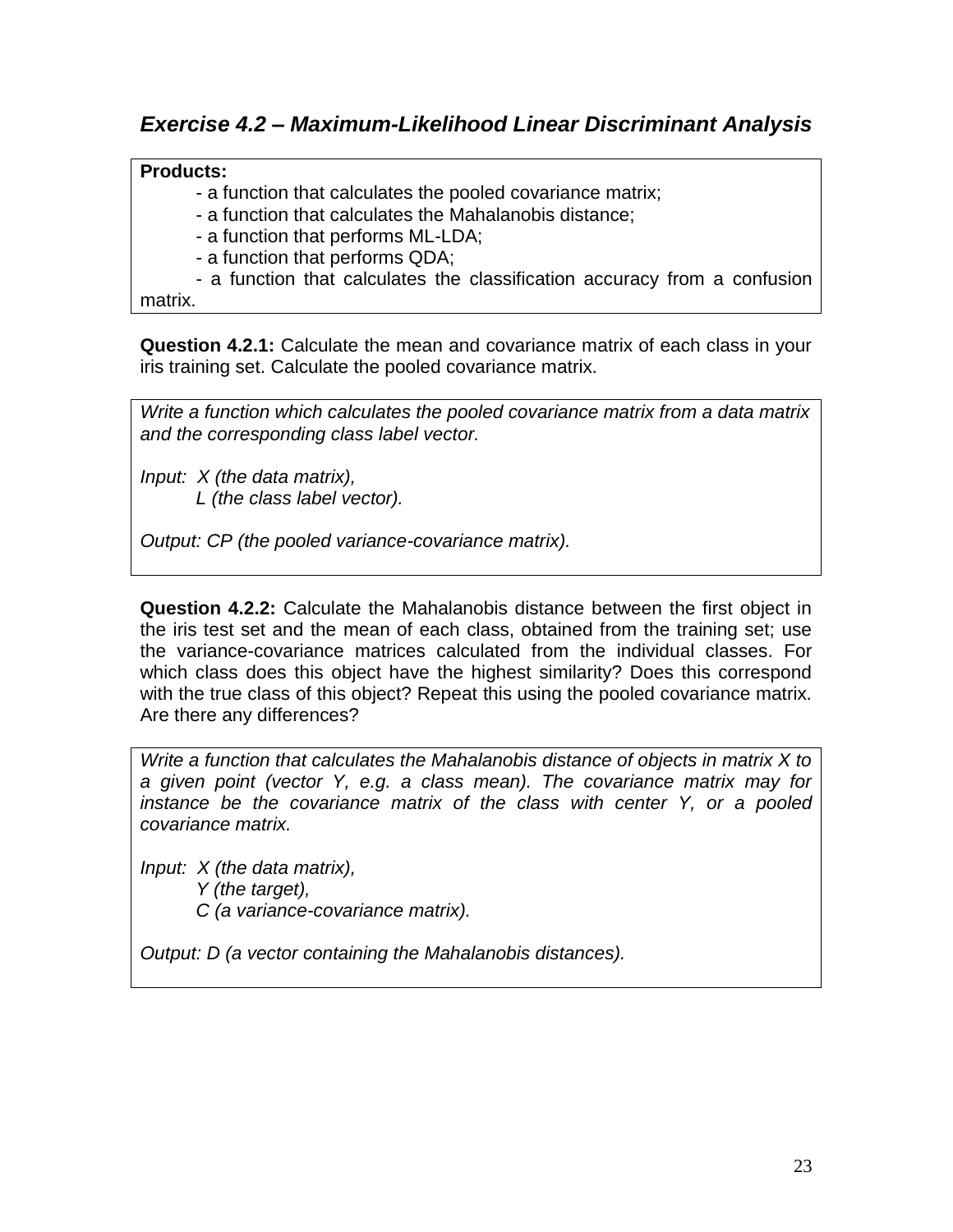*Write the ML-LDA function assigning every object of a test set to the most similar class in the corresponding training set.*

*Input: X1 (training data), L1 (training labels), X2 (test data).*

*Output: PL (predicted labels for the test set).*

*Write the QDA function assigning every object of a test set to the most similar class in the corresponding training set.*

*Input: X1 (training data), L1 (training labels), X2 (test data).*

*Output: PL (predicted labels for the test set).*

**Question 4.2.3:** Calculate the classification of the objects in the test set using MLLDA and QDA; are there any objects whose classification differs? (Remember the cross table from the merry days of clustering? In the context of classification, it is called a *confusion matrix*.) Use the same functions to calculate the classification of the objects in the training set. Which set is predicted best? Which class is predicted best? Which class is worst?

**Question 4.2.4:** From the confusion matrix, one can easily calculate the performance – remember, in the case of classification one *knows* the class labels. Propose a performance measure that gives the percentage of correct classifications.

*Modify the function from question 3.3.4 to calculate also the percentage of correct classifications, given a confusion matrix.*

*Input: LAB1 (labels of the objects according to clustering method A), LAB2 (labels of the objects according to clustering method B).*

*Output: CT (the confusion matrix). PCCD2 (the performance).*

**Question 4.2.5:** Plot the misclassifications in a PCA plot for both ML-LDA and QDA.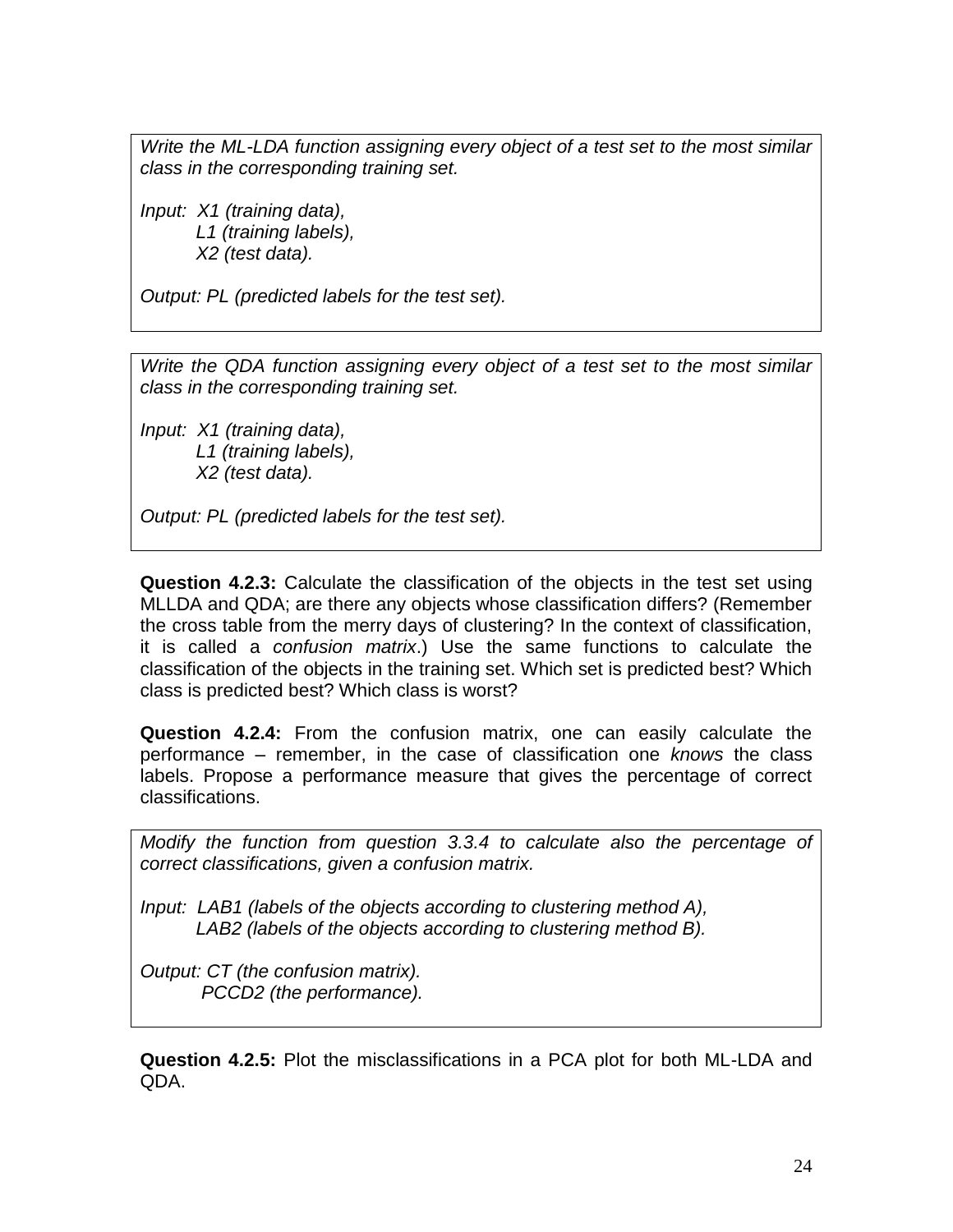## *Exercise 4.3 – Fisher Discriminant Analysis*

**Product:** The Fisher LDA function.

**Question 4.3.1:** Use the equations given in the reader to calculate the withinand between-group sums of squares for the training set of the iris data. Calculate the first singular vector of **W-1B** and use it to calculate the discriminant scores.

**Question 4.3.2:** Determine the differences between the discriminant score for the first object in the iris data set and the discriminant scores for each class mean.

Which class mean has a discriminant score closest to the score of this particular object? Does this correspond to the true class type?

*Write the QDA function assigning every object of a test set to the most similar class in the corresponding training set.*

*Input: X1 (training data), L1 (training labels), X2 (test data).*

*Output: PL (predicted labels for the test set). Note: this function will be provided.*

**Question 4.3.3:** Use your Fisher LDA function to determine the class labels of the training and test set. Visualize the results in a plot and compare the classes with the true class type.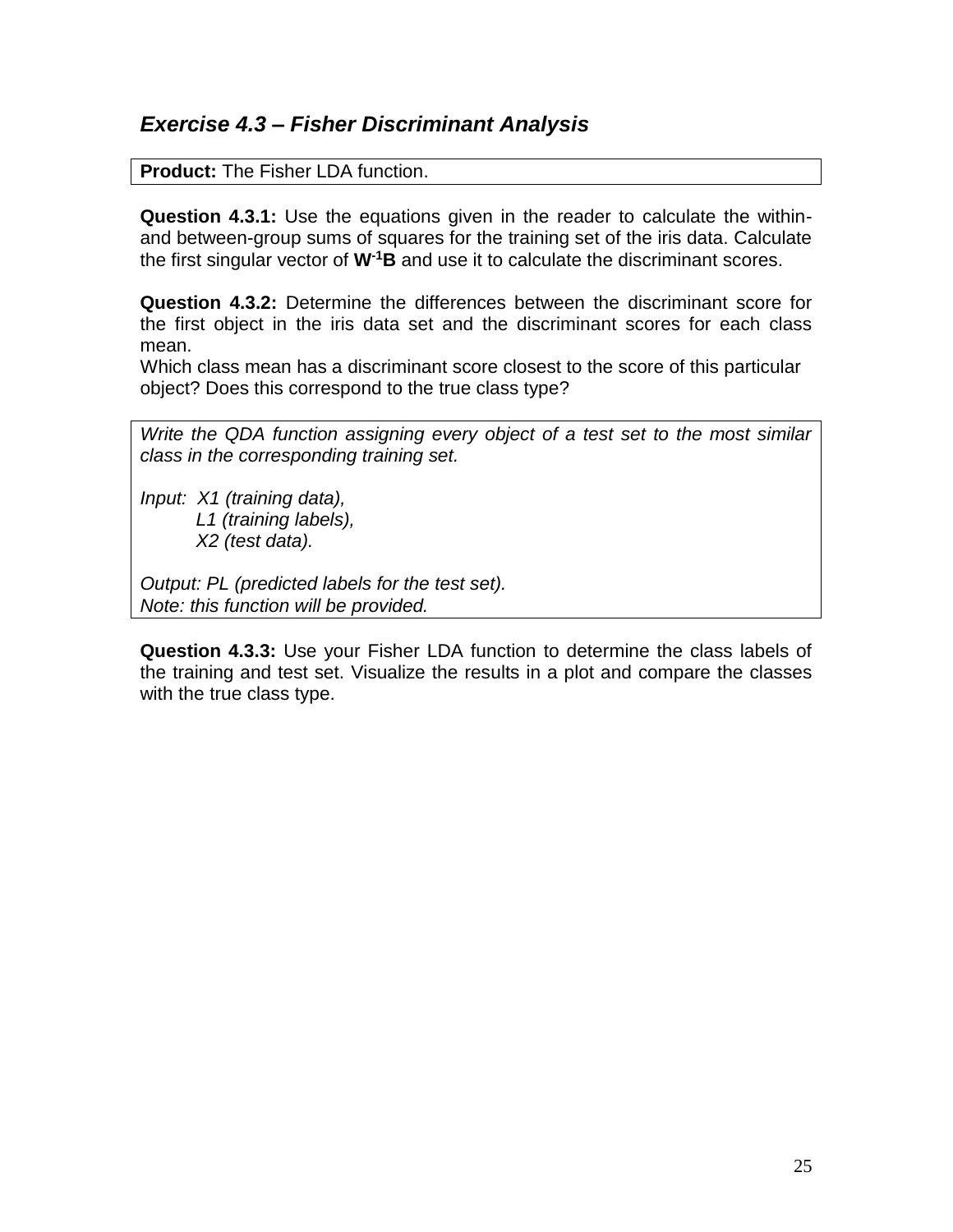## *Exercise 4.4 – K-Nearest Neighbours*

**Product:** The kNN classification function.

**Question 4.4.1:** The first step in kNN classification is to calculate the distance between the unknown object and every object in the training set. Therefore, calculate the (Euclidean) distance between the first object of the iris test set and the objects in the training set, and determine the closest neighbour. To which class does this object belong? Does this result change if you consider the class type of three neighbours? What happens if you consider five neighbours?

*Write a function that assigns every object of a test set to the most similar class of the training set by means of the kNN algorithm.*

*Input: X1 (training data), L1 (training labels), X2 (test data), k (the number of nearest neighbours to take into account).*

*Output: PL (predicted labels for the test set).*

**Question 4.4.2:** Classify the objects in the training set and the test set using 3NN. Compare the classification results with the true classes, by a visual inspection of the confusion matrix, and calculate the performance. Visualise the misclassifications in a PCA score plot. Repeat this for 1 and 5 neighbours, respectively. Which setting gives the best results?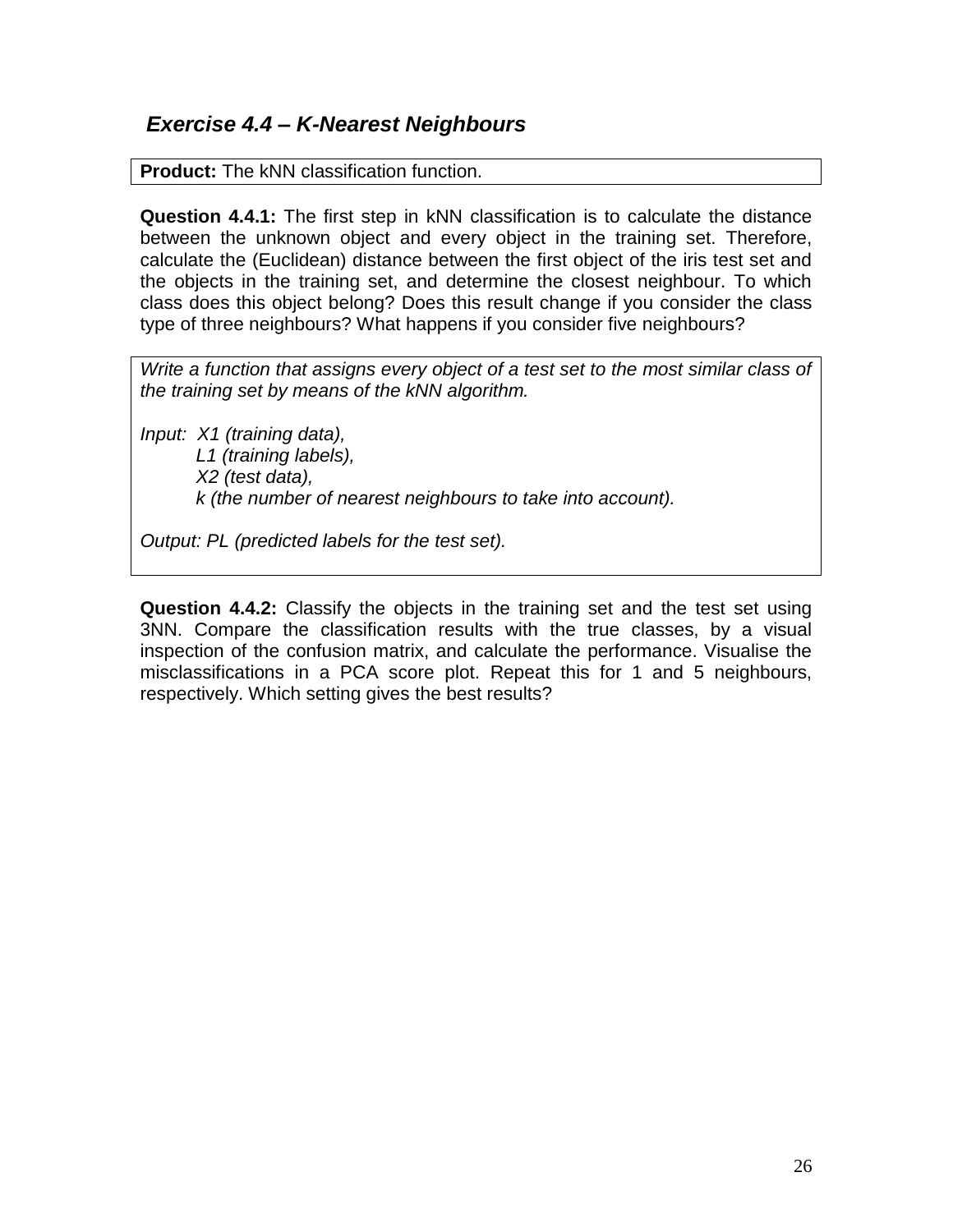## *Exercise 4.5 – Cross-validation*

**Product:** A function that performs leave-one-out cross-validation.

**Question 4.5.1:** Predict the class of the first object in the iris training set, based on the remaining objects of the training set, using 3NN. Compare the prediction with the true class. Repeat this for the first 10 objects. This is boring, so write a function to do this…

*Implement a function to perform leave-one-out (LOO) cross-validation suitable for the ML-LDA, QDA and kNN classification functions. The function should return the confusion matrix.*

*Input: X (the data matrix),*

*L (the class label vector),*

*T (the classifier type, T = 1: LDA, T=2: QDA etc.),*

*k (optional, required for kNN).*

*Output: C (the confusion matrix), PCCD2XY (the classification performance).*

**Question 4.5.2:** Perform cross-validation for the classification methods that are studied in these exercises. Use the entire data matrix! Compare the LOO classification performance to the performance estimated for the training / test set division.

**Question 4.5.3:** Now you are able to optimize the k value of kNN in a statistically sound way. Apply leave-one-out cross-validation to the *training set* for k = 2 up to k =10. Select the k value with the highest cross-validation performance. Use this k value to estimate the prediction error for the *test set*. Is this outcome in agreement with the performance estimated from the training set / test set divisions?

**Question 4.5.4:** Which of the classification methods performs best for the *wine*  data? That is, which method do you expect to have the highest prediction performance for *newly measured* wines? What do you expect the performance to be in each case?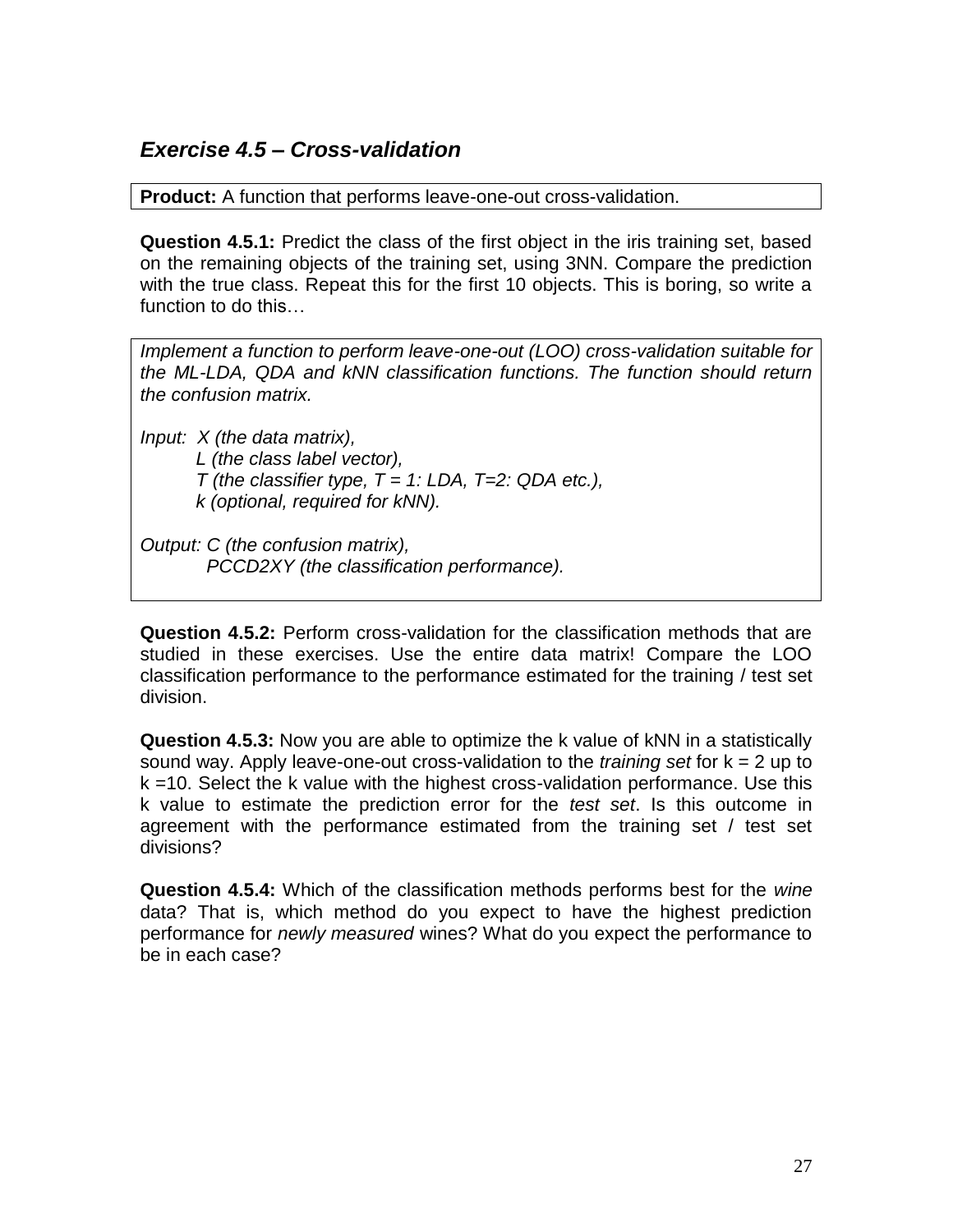# **5 Multivariate Regression**

## *Exercise 5.1 – Principal Component Regression*

**Product:** 

- the PCR model building function;

- the PCR prediction function;

- the RMSE function.

**Question 5.1.1:** In this exercise you will use the *stackloss* data set (use the sets 'stackloss' and 'stacklossy' as **X** and **Y**, respectively). Perform PCA on the meancentered **X**, and make a score-plot for the first two PCs. Is there a correlation between the PCs and the y-values? Based on the scores, do you expect to be able to predict **Y** from the scores?

**Question 5.1.2:** Perform a linear regression of **Y** on the first two PCs. Transform the regression coefficients back to the original **X** domain. Add an abscissa *b0* so that your model can predict the original data, i.e. data that have not been meancentered. This is called a Principal Component Regression (PCR). Compare the regression coefficients with the numbers in the reader. Inspect the performance of the model by plotting the actual output values versus the predicted ones.

*Implement a function that performs Principal Component Regression.*

*Input: X (data matrix), Y (y-values), PC (number of PCs).*

*Output: B (regression coefficients).*

**Question 5.1.3:** Make a PCR model with three PCs and compare the regression coefficients with the regression coefficients of a MLR model (given by Equation 5.2 in the reader).

**Question 5.1.4: B** can be used to predict the y-values of unknown samples. When do you expect **B** to be a vector? When is it a matrix?

*Implement a function that predicts y-values for new data.*

*Input: X (data matrix), B (regression coefficients).*

*Output: YP (predicted y-values).*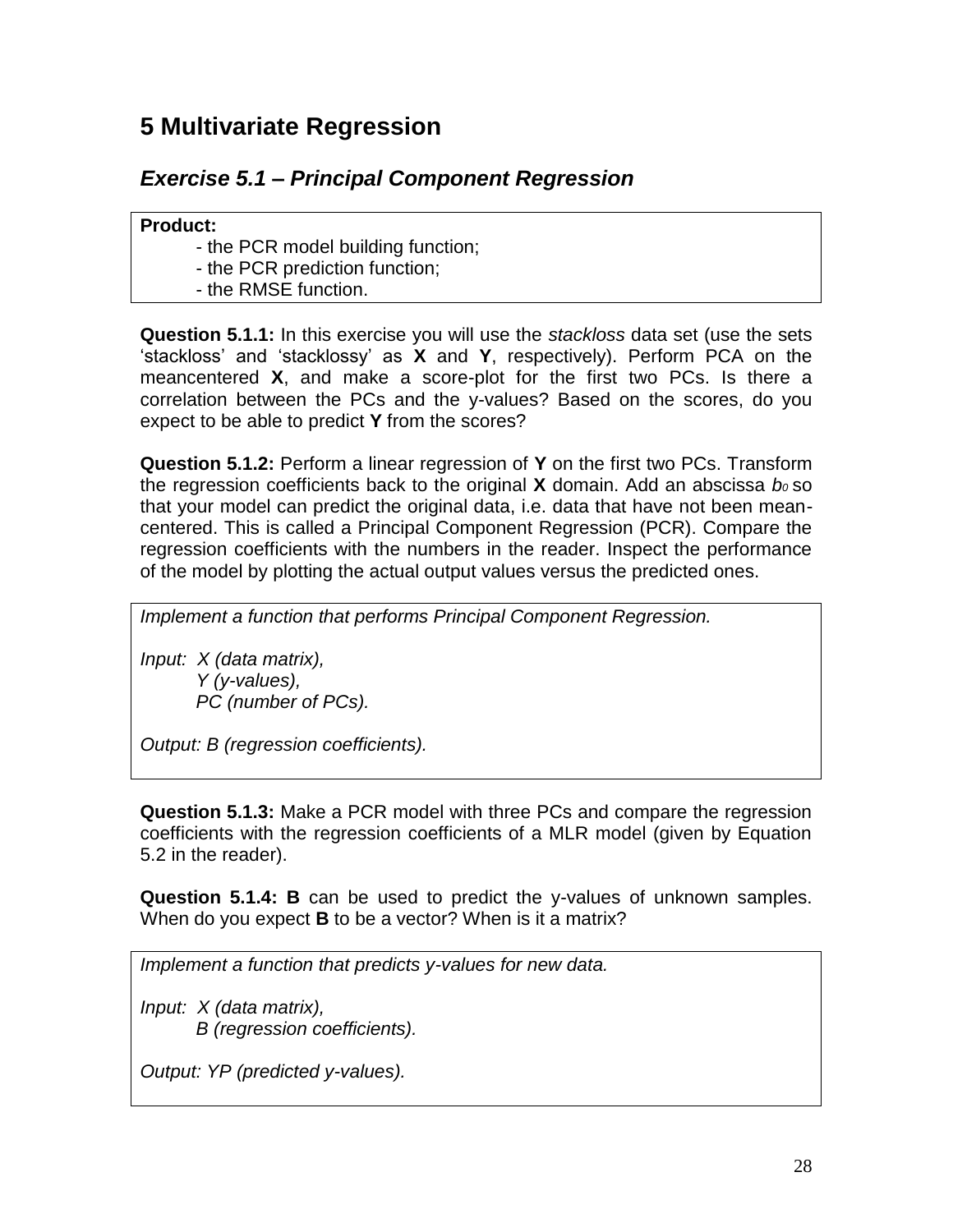**Question 5.1.5:** The performance of the regression model can be determined by calculating the Root Mean Square Error (RMSE) between the true and predicted output values. The name is actually very good: the errors are squared, then summed, and divided by the number of predictions which leads to the mean squared error.

Finally, we take the root. In a formula:

$$
RMSE = \sqrt{\frac{1}{n} \sum e_i^2}
$$

*Write a function that calculates the RMSE for the true and predicted output values.*

*Input: Y (true values), YP (predicted values).*

*Output: RMSE (the error estimate).*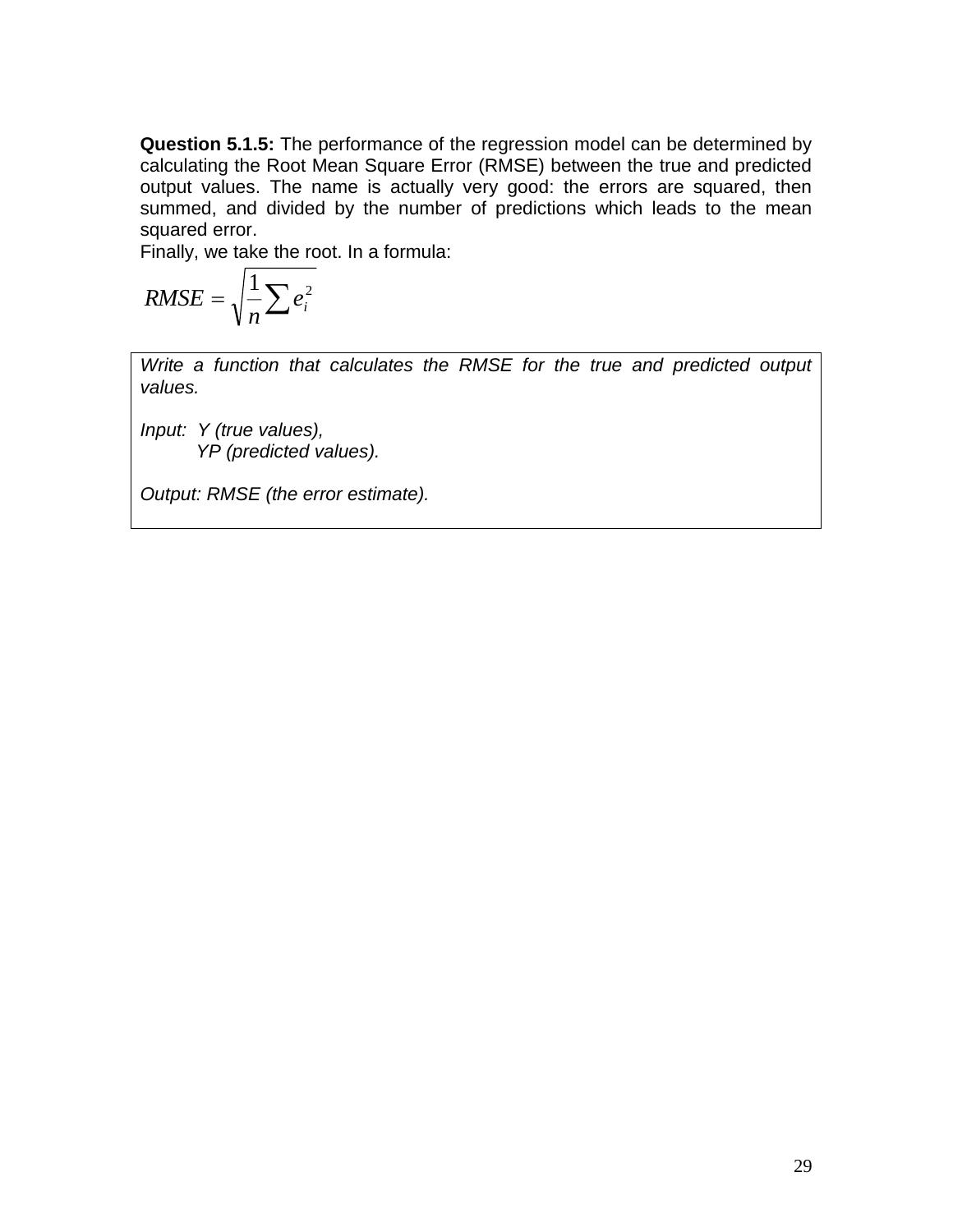#### *Exercise 5.2 – Partial Least Squares regression*

**Product**: the PLS function.

**Question 5.2.1:** Using again the stackloss data, calculate the **X** and **Y** loadings for the first latent variable in PLS regression. Also calculate the scores for both **X**  and **Y**. Compare the **X**-scores with the PCR-scores on the first PC. Do the same for the loadings. Are all input variables equally important in these PLS and PCR models?

*Write a function that returns the regression coefficients B for PLS, given a data matrix X with the corresponding Y, and a number of Latent Variables (LVs).*

*Input: X (data matrix), Y (y-values), LV (number of LVs).*

*Output: B (regression coefficients).*

**Question 5.2.1:** Calculate **B** for the stackloss data, for 1, 2 and 3 latent variables. Check your results with the reader! Compare your results to the PCR coefficients.

*Modify your own PLS function, so that it returns the scores and loadings of X and Y as well.*

*Input: X (data matrix), Y (y-values), LV (number of LVs).*

*Output: B (regression coefficients), SCX (X scores), SCY (Y scores), LX (X loadings), LY (Y loadings).*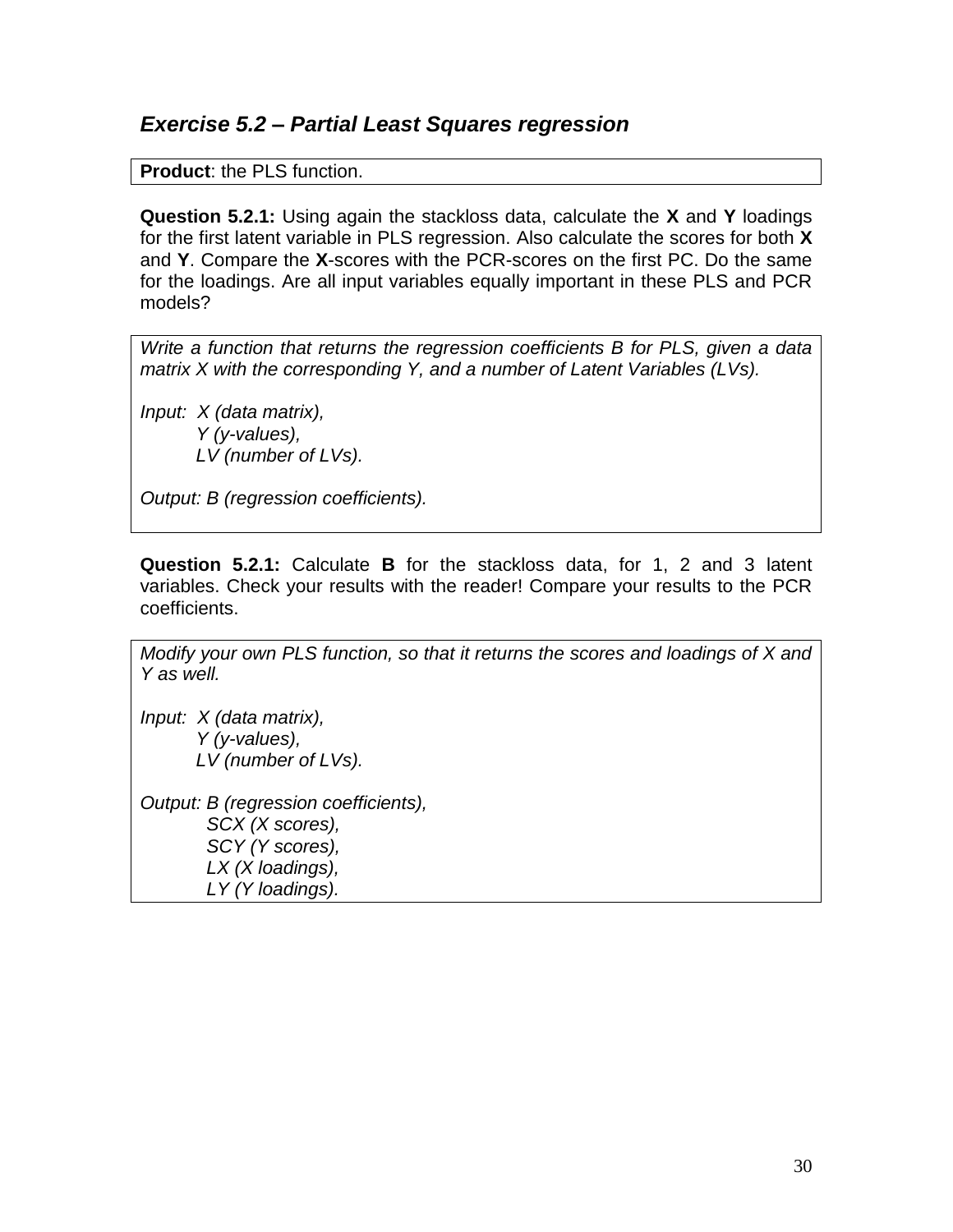## *Exercise 5.3 – Application to the soil data*

**Question 5.3.1:** Examine the soil data. You can start by answering the following questions:

- Which metal concentrations are highly correlated (say, with r > 0.95)?

- Which metals are not highly correlated (say, with r < 0.8)?

- Which other parameters show high correlations?

- Which parameters show negative correlations? Can you explain this?

**Question 5.3.2:** Select the variables Ni, Cu and Zn to predict the Cd concentrations by applying PCR and PLS on this subset after mean-centering of your data. Just to be perfectly clear, **X** will contain the Ni, Cu and Zn concentrations, while **Y** contains only the Cd concentrations. If you have implemented PCR and PLS correctly you will obtain the following **B**-matrices for PCR and PLS by selecting the first two PCs and LVs:

**B**-matrix PCR

|                | 1 PC  | 2 PCs    |
|----------------|-------|----------|
| b <sub>0</sub> | 0.311 | $-0.443$ |
| b <sub>1</sub> | 0.001 | 0.019    |
| b <sub>2</sub> | 0.001 | 0.031    |
| b <sub>3</sub> | 0.008 | 0.002    |

**B**-matrix PLS

|                | 1 LV  | 2 LVs    |
|----------------|-------|----------|
| b <sub>0</sub> | 0.310 | $-0.221$ |
| b <sub>1</sub> | 0.001 | 0.011    |
| b <sub>2</sub> | 0.001 | 0.038    |
| b <sub>3</sub> | 0.008 | 0.001    |

Do you have any explanation why PCR and PLS result in almost the same **B** coefficients for one PC/LV? Which of the two models obtains the smallest RMSE value? How many latent variables or PCs do you need?

**Question 5.3.3:** Examine these PCR and PLS models:

- Which objects are predicted well and which bad? Make a plot to show this.

- Inspect the loadings and interpret these.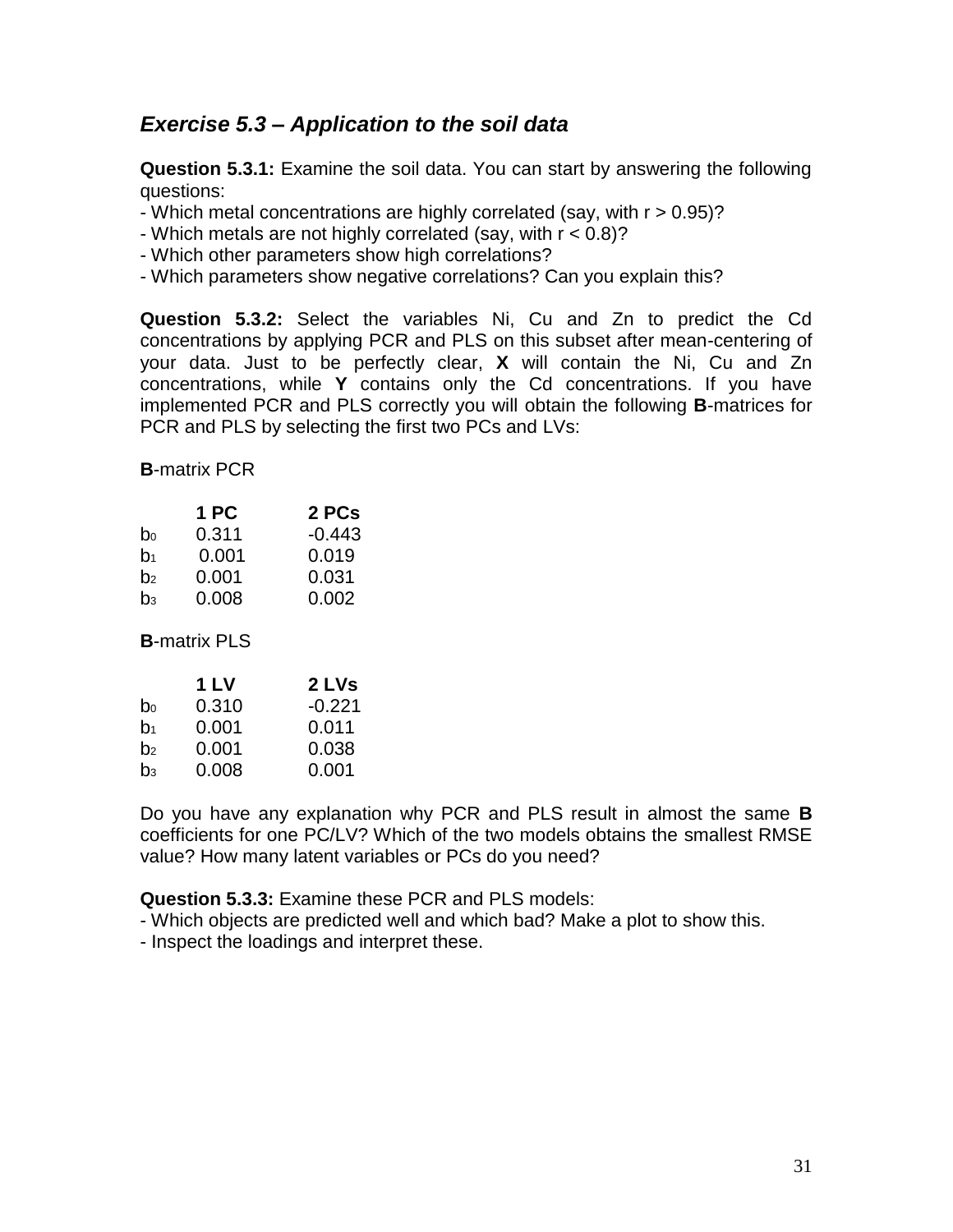## *Exercise 5.4 – Prediction Error Estimates*

**Product**: a function returning the RMSECV for a leave-one-out cross-validation

**Question 5.4.1:** Split the soil data set into a training and test set considering the following samples:

Test set: *objects 1 to 25* Training set: *objects 26 to 54*

Are the samples of the test set well represented by the training set?

Build PCR and PLS models for one to six PCs / LVs (so, twelve models in total) by selecting the variables Ni, Cu, Zn, Zn1, Pb, Se, Organic matter, moisture initial and moisture content after 5 month storage to predict cadmium concentrations. For every model, make a plot of the true **Y** versus the predicted **Y**. What do you observe?

Also calculate the RMSEC (the root mean square error of calibration, the RMSE of the training set) and the RMSEP (the root mean square error of prediction, based on the test set) for one to six PCs / LVs. Make a plot of the 6 RMSEC / RMSEP values for PCR and PLS, respectively. Why do the plots look different? Based on these plots, what do you consider to be the optimal number of PCs and LVs?

**Question 5.4.2:** The previous question demonstrated that the prediction error can increase when taking too many PCs/LVs. This is called overtraining. What do you think causes this effect? To prevent overtraining, we need to select the optimal number of PCs or LVs. In the reader it is shown that these numbers can be determined by plotting the number of PCs (or LVs) against the RMSE of Cross-Validation (RMSECV). Instead of leaving out a complete test set, we can leave out every object once, and continue until all objects have been used as test objects.

*Write a general function that returns the RMSECV for PCR or PLS, based on leave-one-out cross-validation. Make use of your own PCR, PLS and RMSE functions.*

*Input: X (data matrix), Y (y-values), LV (number of LVs).*

*Output: RMSECV (the RMSE cross-validation errors).*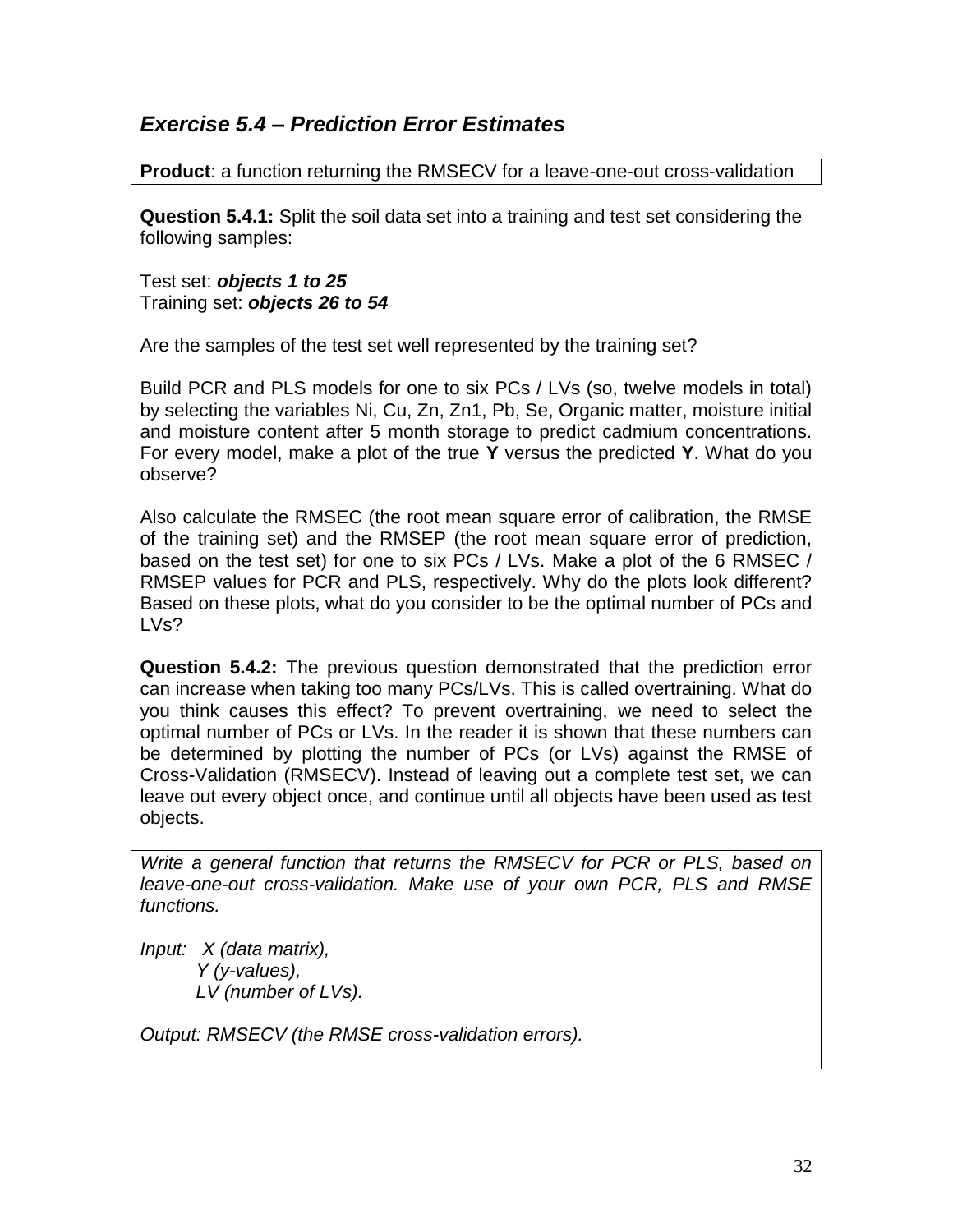## *Exercise 5.5 – A comparison between PCR and PLS*

**Question 5.5.1:** So far, we have not seen the true strength of multivariate regression methods: the number of objects still was larger than the number of variables. Let us now look at the situation where the number of variables is much larger than the number of objects, something that often happens when we want to predict properties or concentrations from spectra. Load the spectra for the soil data; use this as new **X**, and use columns from the soil data as **Y**. Create suitable training and test sets. What does "suitable" mean in the case of regression?

**Question 5.5.2:** Predict the Cd and Zn metal concentrations using two separate PCR models. How many PCs do you need and what are the RMSECV and RMSEP values of the best model of those metal concentrations? Next, predict the Cd and Zn concentrations together. What do you observe? Can you explain this? Do you prefer to predict both metal concentrations separately or together?

**Question 5.5.3:** Repeat the PCR regression after auto-scaling of the data. Which scaling method results in the best regression model? How would you validate the optimal choice of scaling?

**Question 5.5.4:** Repeat the previous questions for PLS. Which difference between PLS and PCR is immediately obvious? Which method is best for this data set?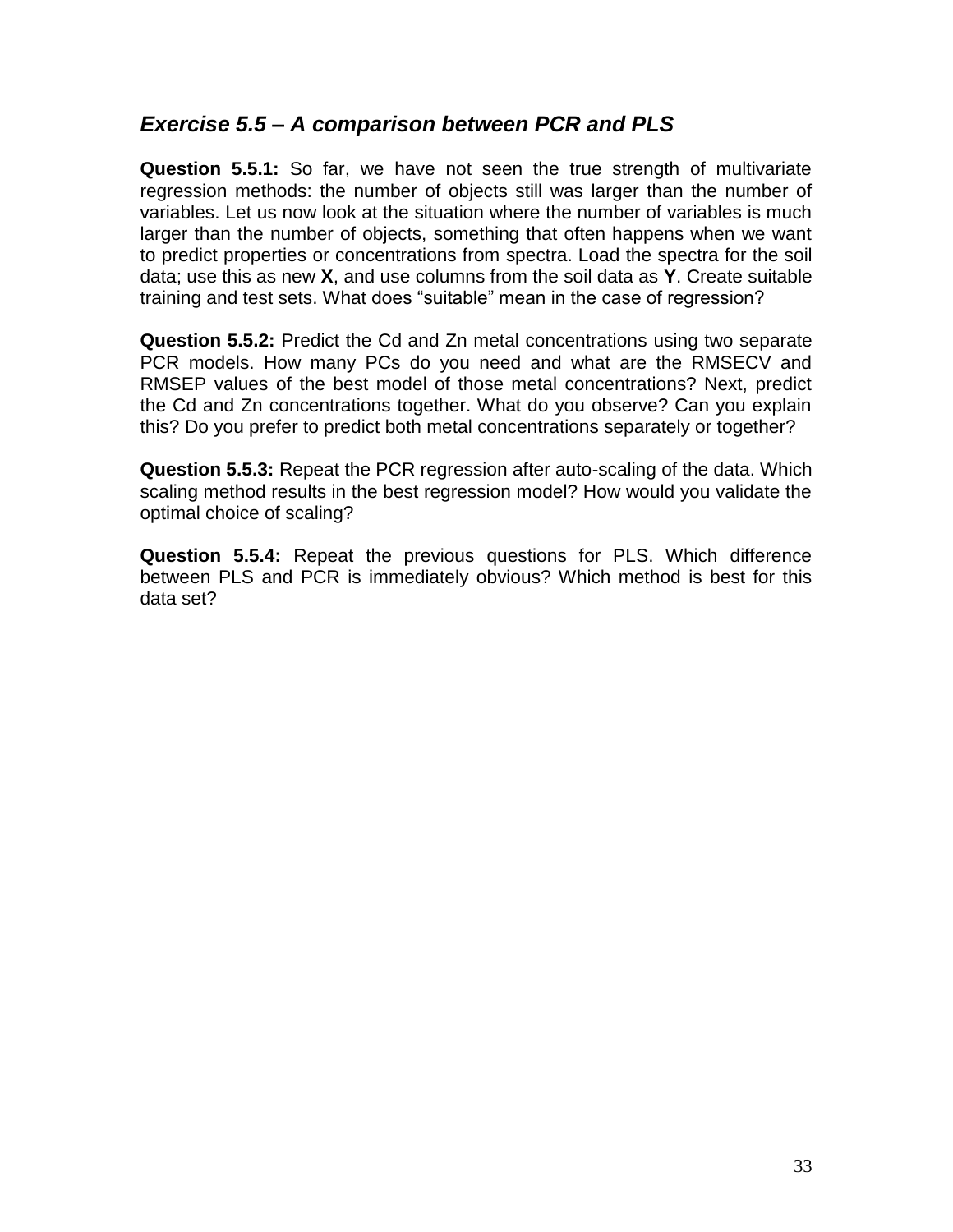# **Appendix A – Matlab examples**

*Note: for debugging your functions you can use the debugging facilities of Matlab (e.g. through the Matlab editor set breakpoints in your code by clicking beside a line number; then during execution the function halts at that point and you can inspect the values of the variables and you can continue line by line; see for more the Matlab Help), or you can simply print values of variables, calculated during the execution of your function, by removing the semicolon after each line, use the disp() command and/or copy the content of you function line by line, loop by loop, etc., to the command line. A function or script can be stopped temporarily with the 'pause' command.*

*Load the iris data and the corresponding class labels.* >> load iris.dat >> load irisclass.dat

*This set of commands plots sepal length (variable 1) versus petal length (variable 3), adds per point in the plot the species type and provides some figure labels.*

>> figure;

 $\Rightarrow$  plot(iris(:,1), iris(:,3), '+');  $\Rightarrow$  text(iris(:,1), iris(:,3), num2str(irisclass)); >> xlabel('sepal length'); >> ylabel('petal length'); >> title('iris data');

*This example generates a plot of the iris data set (again, for variable 1 vs 3), but now colors each point in the plot according to the specific species type (note that Matlab automatically assigns colors to the points).*

>> plot([iris(1:50,1) iris(51:100,1) iris(101:150,1)], ... [iris(1:50,3) iris(51:100,3) iris(101:150,3)], '+'); >> xlabel('sepal length'); >> ylabel('petal length'); >> title('iris data');

*Because the species types in the iris data set are sorted, it is easy to assign different colors to the different species types. If a data set is not sorted, the appropriate class label for each sample should first be determined.*

```
\gg class1 = find(irisclass == 1);
\Rightarrow class2 = find(irisclass == 2);
\Rightarrow class3 = find(irisclass == 3);
>> figure;
>> hold on
>> plot(iris(class1,1), iris(class1,3), '+r');
```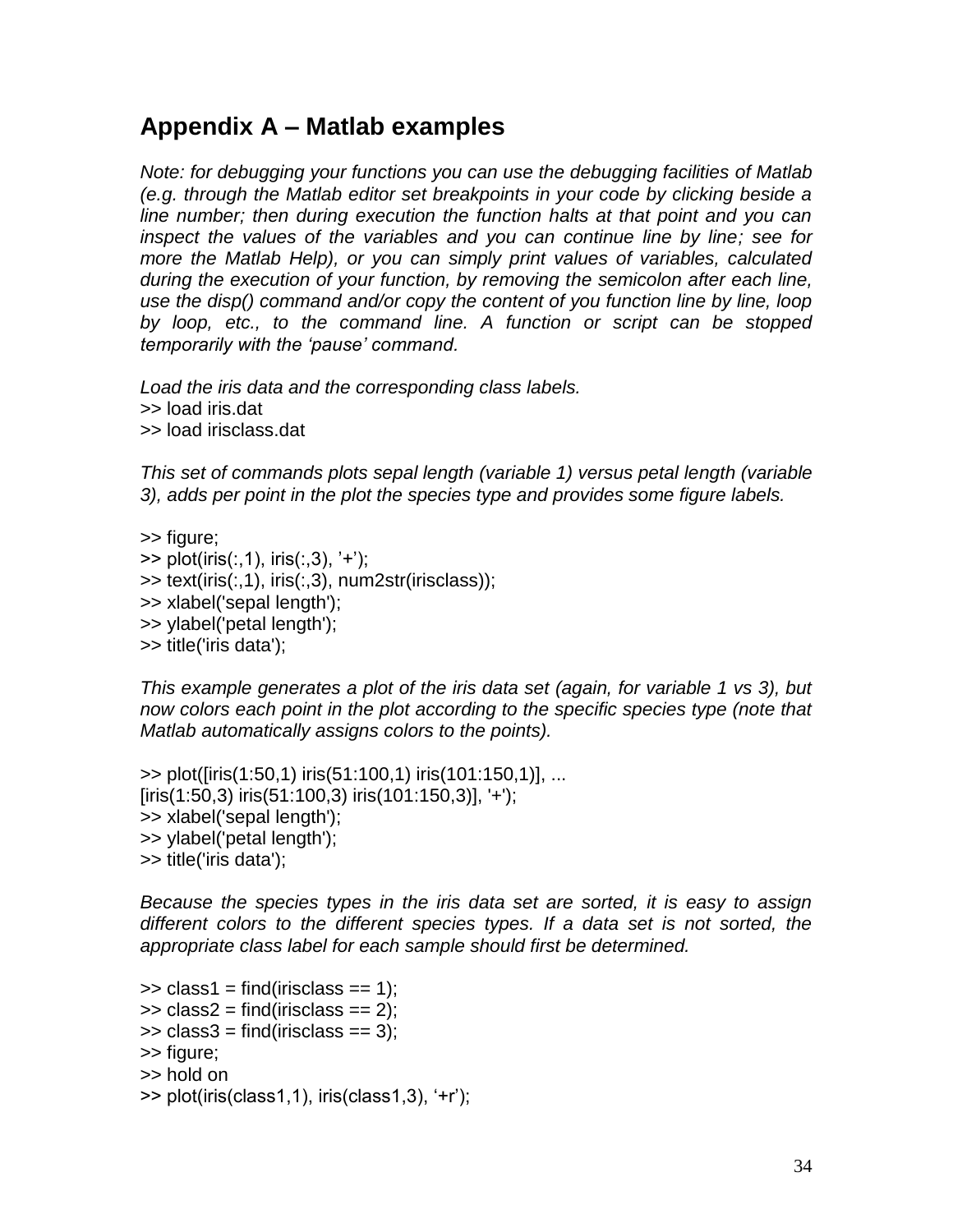>> plot(iris(class2,1), iris(class2,3), '+g'); >> plot(iris(class3,1), iris(class3,3), '+b'); >> legend('class 1', 'class 2', 'class 3'); >> xlabel('sepal length'); >> ylabel('petal length'); >> title('iris data');

*How the 'ones' command is used for fast mean-centering. The last line refers to the calculation of the variance-covariance matrix of the mean-centered data matrix.*

 $\gg$  [m,n] = size(iris);  $\gg$  mn\_iris = mean(iris, 1);  $\gg$  ones mat = ones(m,1);  $\gg$  mean mat = mn\_iris(ones\_mat,:);  $\gg$  mc iris = iris – mean mat;  $\gg$  cov iris = (mc\_iris' \* mc\_iris) / (m-1);

*Divide a data matrix X in two new matrices which contain the odd rows (matrix X1) and even rows (X2) of matrix X, respectively.*

 $\Rightarrow$  [m,n] = size(X);  $\gg$  ind\_odd = [1:2:m];  $\gg$  ind\_even = [2:2:m];  $>> X1 = X(ind\_odd,:)$ ;  $\Rightarrow$  X2 = X(ind even,:);

*To plot lines from the origin to points in space, specified by two columns of X (here, the columns 2 and 6 are selected), use the following plotting command.*

 $\Rightarrow$  [n,m] = size(X);  $\Rightarrow$  zero = zeros(n, 1); >> plot([zero X(:,2)]',[zero X(:,6)]');

*Display the amount of variance, from Matlab variable PVAR, on the x-axis.*

>> xlabel(['PC 1 (' num2str(PVAR(1,1)) ' % variance)']);

*Remember that you should make general applicable functions. An example of a (start of a) generalized function to plot your data for a given set of 2 variables,*  related to the set of commands given above in order to plots sepal length *(variable 1) versus petal length (variable 3):*

function plotvars(X, class, var1, var2, labels) % plotvars(X, class, var1, var2, labels) % comments (input and output argument explanation and restrictions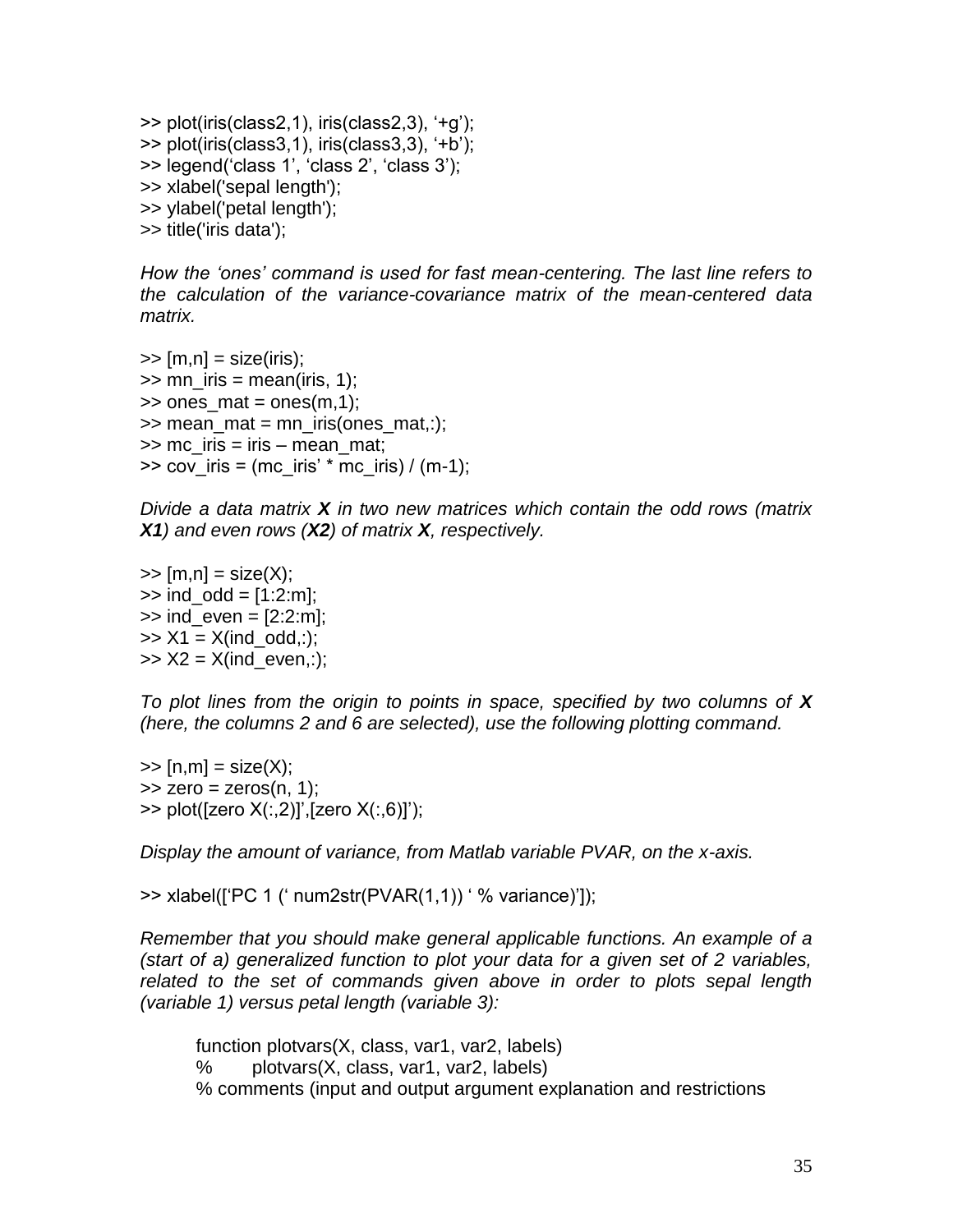% on the input arguments (e.g. string, matrix, number), goal / task % of function, authors, date)

```
figure
plot( . . ) % complete the arguments yourself
% etc.
end
```

```
The function related to Exercise 2.1.2/3 can then be:
```

```
function C1 Plot(X, var1, var2, Class, Xlabel, Ylabel)
\approx% C1 Plot2(X, var1, var2, Class, Xlabel, YLabel)
\frac{6}{5}% Plots two columns of data matrix X
\approx\frac{6}{6}% INPUT: 
% X - data
% var1 - index of first column to be plotted
% var2 - index of second column to be plotted
% Class - vector with class information of objects in X
% (e.g. [1 1 2 2 .. etc.]) (optional)
% Xlabel - label on x-axis (optional)
% Ylabel - label on y-axis (optional)
\approx% OUTPUT:
\frac{8}{3}if nargin < 6
    Xlabel = ['Variable ', int2str(var1)];
end
if nargin < 5
     Ylabel = ['Variable ', int2str(var2)];
end
if nargin < 4
    Class = ones(1, size(X,1));
end
% check class information:
\text{Classes} = \text{unique}(\text{Class});nr classes = length(Classes);
% generate class labels:
MStyle unique
['b+';'ro';'g*';'cs';'md';'yx';'k.';'b^';'rv';'g>';'c<';'mp
';'kh'];
% generate plot:
figure;
hold on
for k= 1:nr_classes
```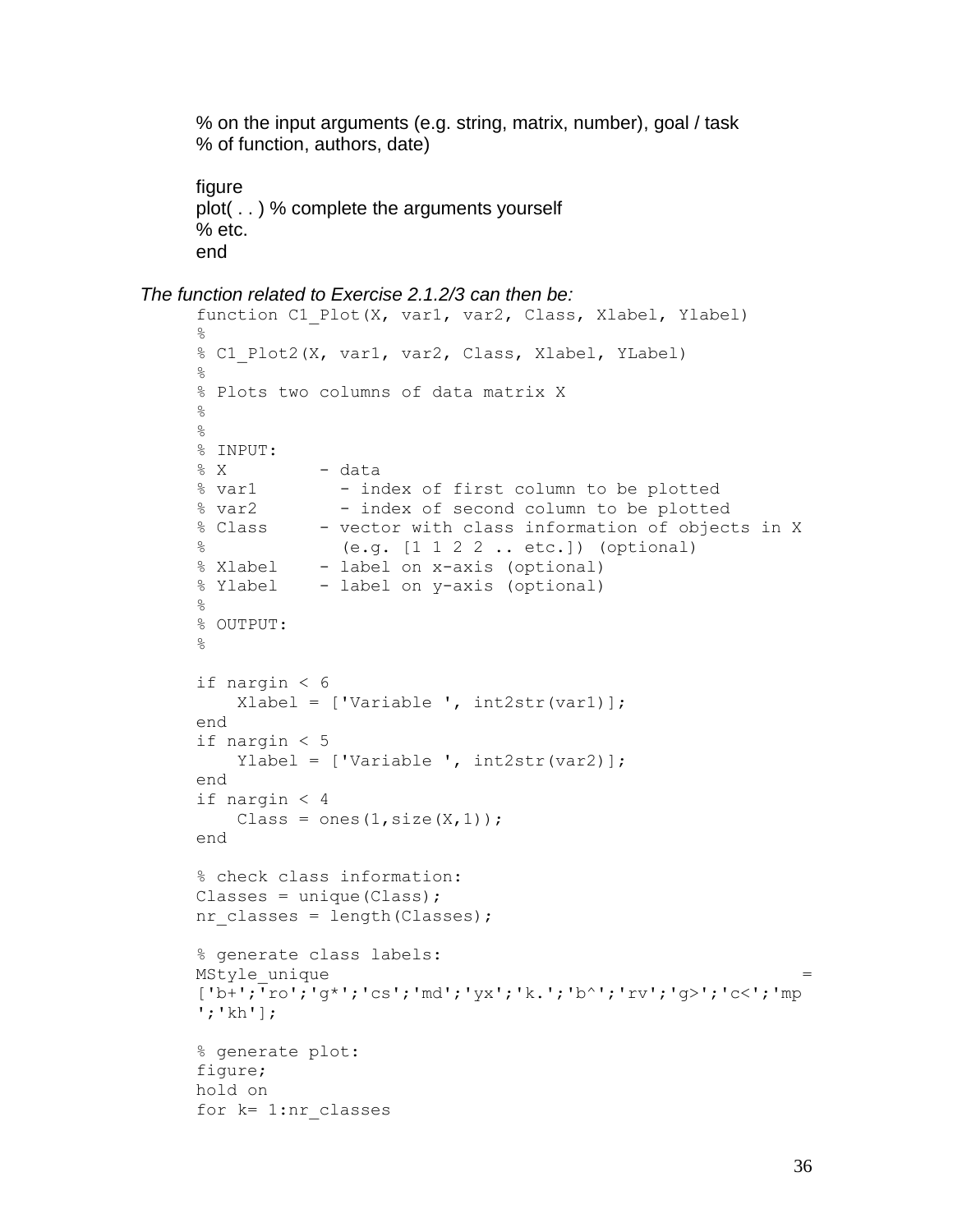```
group nr = Classes(k);pos group = find(Class == group nr);
   plot(X(pos group,var1), X(pos\_group,var2),
MStyle unique(\overline{k},:));
end
% as simple alternative also gscatter can be used for above 
for-loop
% gscatter(X(:,var1), X(:,var2), Class)
xlabel(Xlabel);
ylabel(Ylabel);
return
```
*A pairsplot function that generalizes the afore mentioned function for all combinations of variables is given below. The framework of this function can also be used to make score plots for different combinations of latent variables.*

```
function C1 pairsplot(Data, Class info, Number samples)
\approx% C1 pairsplot(Data, Class info, Number samples)
%
% Plots the variables as pairs-plots of all possible variable
% combinations and labels/colors the datapoints according to the 
% different classes.
% Assumed is that the variables are in the columns.
% The data will not be scaled but impicitly it still is due to the
% visual scaling by the matlab plot-command.
\frac{6}{5}% input:
% Data : Data, rows are samples
% Class info : vector with class numbers, If absent: all same class.
% Number samples : 1 of 0: to number samples in de plots
% Default 0
\approx% If required execute after the plot: 
% legend('location', 'NorthEastOutside')
\%[nr, nc] = size(Data);if nargin < 2
   Class info = ones(nr, 1);
end
if nargin < 3
   Number samples = 0;
end
Classes = unique(Class info);
nr classes = length(Classes);
% generate different labels:
```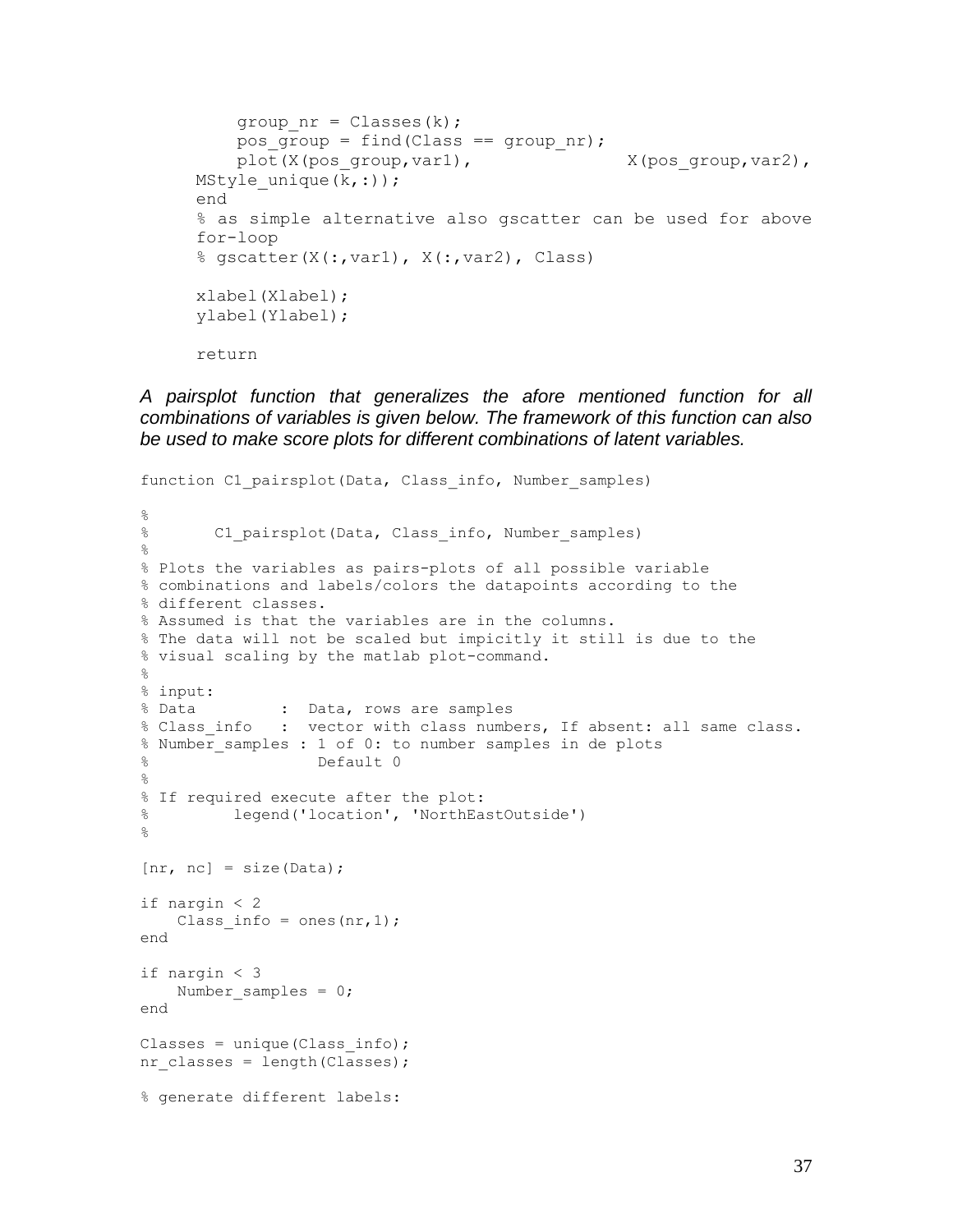```
CMap = colormap(jet(2*nr classes));
MStyle unique = ['+', 'o', '*, ', 's', 'd', 'x', '. ', 'o', 'v', '& ','s', 'p', 'h']MStyle = repmat(MStyle unique, ceil(nr classes/length(MStyle unique)),
1);
% subplot
% figure
% Not completely safe:
for k=1 : nc-1
     for l=k+1 : nc
        subplot(nc-1, nc-1, ((k-1)*(nc-1) + l-1))
        for class count = 1:nr classes
            group nr = Classes(class count);pos group = find(Class info == group nr);
            Plotvar1 = k;
             Plotvar2 = l;
            h1 = plot(Data(pos group, Plotvar1), Data(pos group,
Plotvar2), ...
                MStyle(group nr), 'Color', CMap((2*qroup nr),:));
             hold on
             % number objects
             if Number_samples
                 % text offfset berekenen:
                minscores1stvar = min(Data(pos group, Plotvar1));
                 maxscores1stvar = max(Data(pos_group, Plotvar1));
                 textoffset= (maxscores1stvar - minscores1stvar)/20;
                 for m=1:length(pos_group)
                     text(Data(pos_group(m), Plotvar1)+textoffset, 
Data(pos_group(m), Plotvar2), \ldotsint2str(pos_group(m)), \qquad \qquad 'Color',
CMap((2*group_nr),:))
                 end
             end
        \frac{1}{2} title(['PC ', int2str(k),'-', int2str(1), ' ',
num2str(PCA varperc(k)) '%',num2str(PCA_varperc(l)) '%' ])
            \overline{\text{xlabel}}(['variable ' int2str\overline{\text{(k)}} ])
             ylabel(['variable ' int2str(l) ])
         end
     end
end
% 16/2/2011: legend with last figure: seems not to work well.
% Execute afterwards.
% legend('location', 'NorthEastOutside')
disp('If required execute after the plot: legend(''location'', 
''NorthEastOutside'')')
```
*A barplot function (Exercise 2.2.2) that plots the mean +- one standard deviation for each variable, is given below:*

```
function BarPlot(X, Title, Xlabel, Ylabel)
%
% BarPlot(X, Title, Xlabel, YLabel)
\mathfrak{D}% Generates a barplot of the mean of data matrix X, including the
% standard deviations.
```